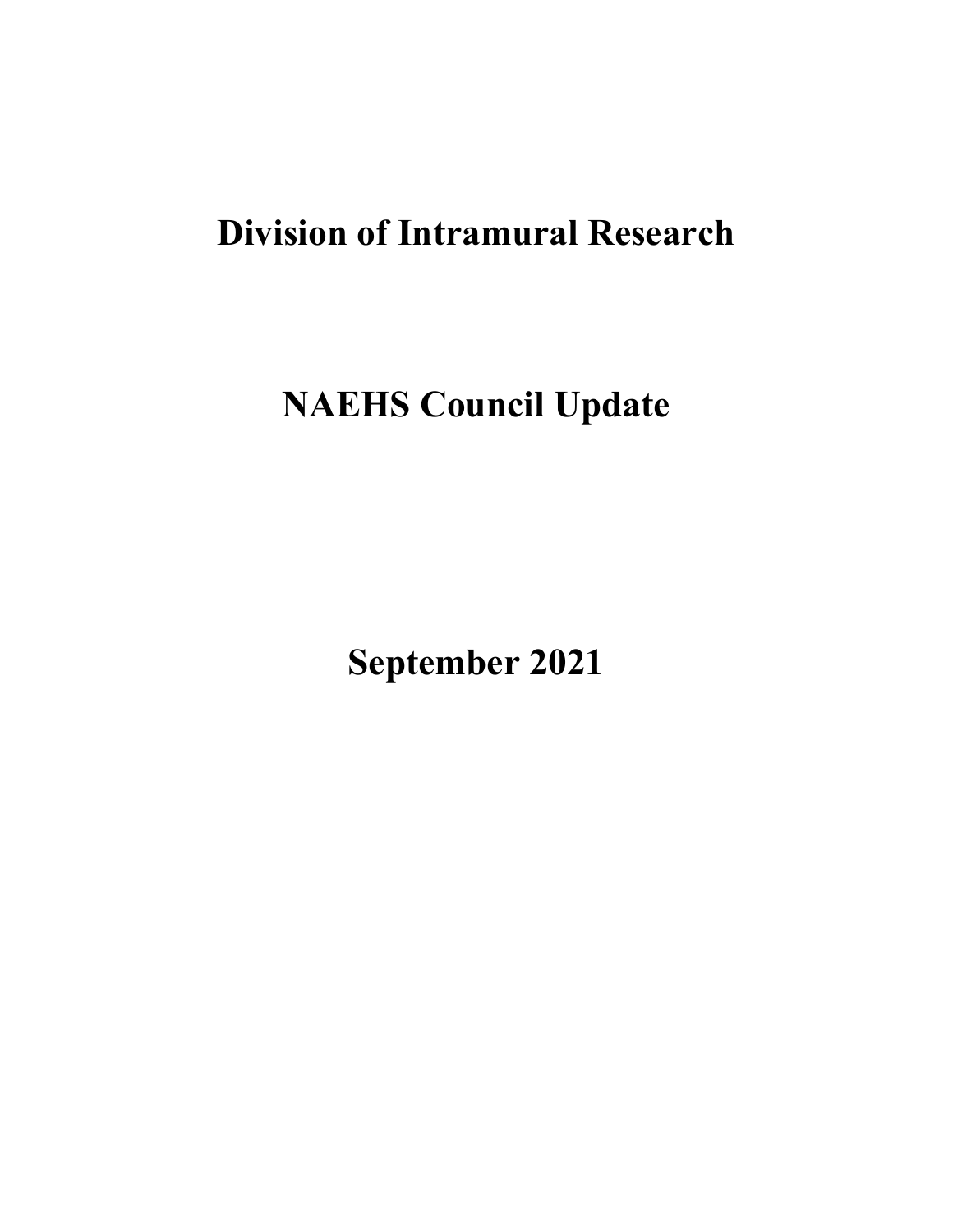# **DIR RECRUITMENTS**

## **Tenure-Track Investigator in the Clinical Research Branch**

The National Institute of Environmental Health Sciences (NIEHS) is recruiting outstanding candidates for a Tenure-Track Investigator position in the Clinical Research Branch within the Division of Intramural Research at the NIEHS in Research Triangle Park, NC. The individual selected for this position will have a strong record of participation and publications in patientoriented research, defined as research that requires direct interactions with human subjects and may include the development of new technologies, understanding mechanisms of human disease, therapeutic interventions and/or clinical trials. The Clinical Research Branch is interested in candidates with expertise in areas such as endocrinology, neuroendocrinology, metabolism, exercise, sleep, immune-mediated diseases, pulmonology, and human genetics, among others. Applicants should have an M.D. or equivalent doctoral degree with direct clinical research experience, with three or more years of research training in clinical research and publications and other evidence of the ability to design and carry out original, innovative patient-oriented research. Dr. Alison Motsinger-Reif, Chief of the Biostatistics and Computational Biology Branch serves as chair of the search committee which was launched on July 8, 2019. This recruitment has been temporarily placed on hold.

## **Medical Director of the Clinical Research Unit**

The Division of Intramural Research is seeking an accomplished physician scientist to serve as Senior Clinician in the Clinical Research Branch and Medical Director of the Clinical Research Unit (CRU), a stand-alone facility that sees over 1,000 patients and research participants annually with a budget of over \$3M. The CRU not only serves as the research home for experienced clinical investigators, but also as a resource for the outstanding intramural scientists at NIEHS interested in the translational applicability of their work. The Clinical Research Branch is interested in candidates with expertise in areas such as endocrinology, neuroendocrinology, metabolism, exercise, sleep, immune-mediated diseases, pulmonology, and human genetics, among others. Applicants should have an M.D. or equivalent doctoral degree with an outstanding track record in conducting and publishing clinical research. Dr. Michael Fessler, Chief of the Immunity, Inflammation and Disease Laboratory serves as chair of the search committee which was launched on May 25, 2021.

## **Recruitment of NIH Earl Stadtman Investigators**

In addition to targeted recruitment, DIR is actively seeking outstanding scientists through the central NIH Stadtman recruitment mechanism. DIR Principal Investigators have volunteered to serve on 19 of 26 Stadtman subcommittees in 2021-22 representing a range of disciplines central to the NIEHS mission. Applications will be reviewed in October 2021 and outstanding candidates will be identified for interviews at NIEHS starting in November 2021.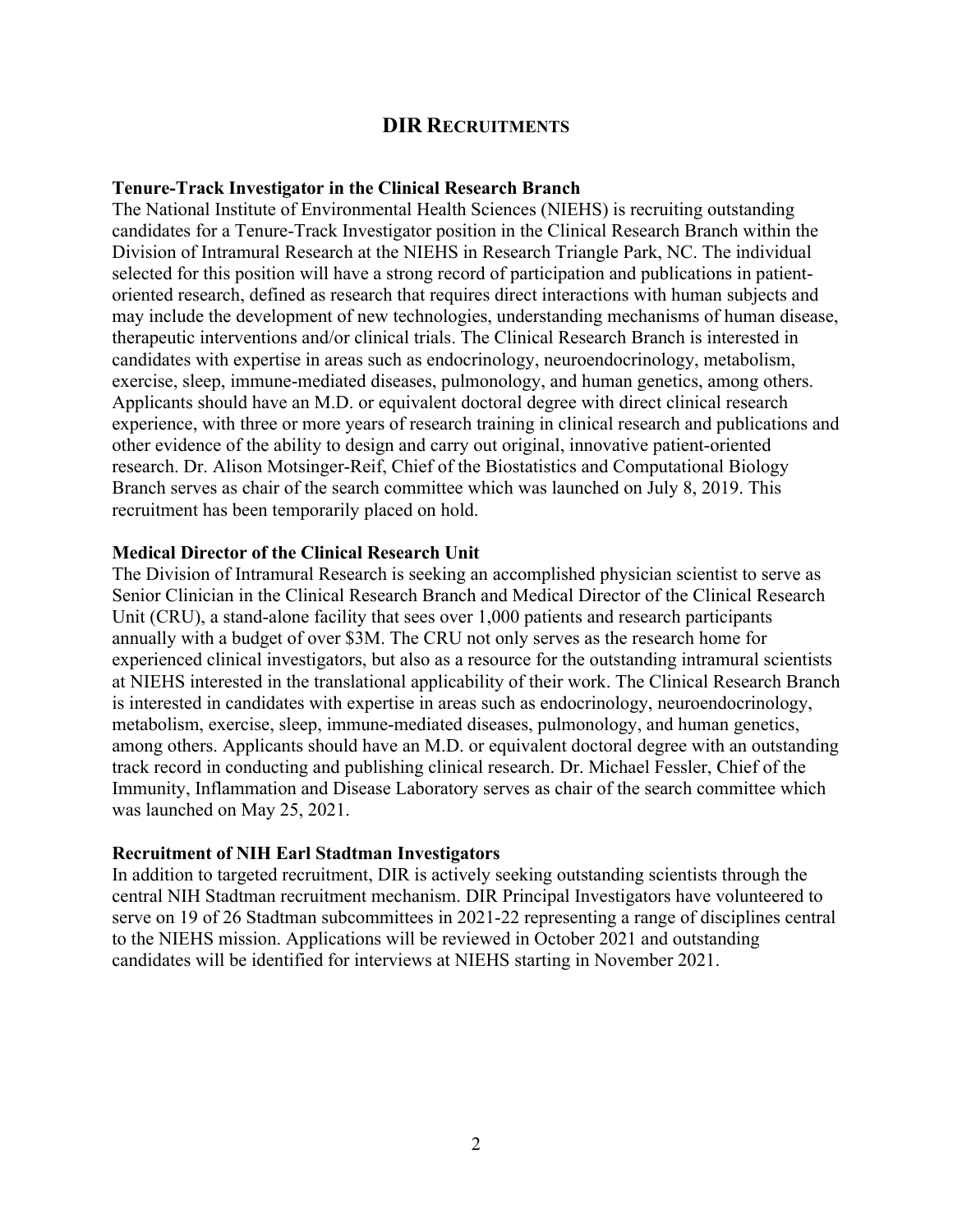# **NEW HIRES AND CHANGES IN DIR LEADERSHIP**

## **Chief of the Comparative Medicine Branch**

Dr. Dondrae Coble has accepted an offer to serve as Chief of the Comparative Medicine Branch (CMB) in DIR and NIEHS Animal Program Director. In his previous role, Dr. Coble was Director of the Animal Resources Core and Attending Veterinarian at the Abigail Wexner Research Institute at Nationwide Children's Hospital (NCH) in Columbus, OH. Dr. Coble is expected to begin his appointment as Senior Scientist and assume the role of CMB Chief in October 2021.

## **New Tenure-Track Investigators**

Dr. Stavros Garantziotis, Medical Director of the NIEHS Clinical Research Unit and head of the Matrix Biology Group, has accepted an offer to join the Immunity, Inflammation and Disease Laboratory as a Tenure Track Investigator. Dr. Garantziotis will continue and expand his independent research program focused on extracellular matrix biology, innate immunity, lung inflammatory diseases, and airway remodeling triggered by the environment. He is expected to start as a Tenure Track Investigator in Winter 2021.

Dr. Carlos Guardia from the Eunice Kennedy Shriver National Institute of Child Health and Human Development has accepted an offer to join the Reproductive and Developmental Biology Laboratory as an Earl Stadtman Tenure Track Investigator. Dr. Guardia will initiate an independent program focused on developing and applying innovative cell biological and model systems to understand placental development and protective functions during pregnancy. He has also been selected as a member of the NIH Distinguished Scholars Program. Dr. Guardia is scheduled to start at NIEHS in November 2021.

## **New Independent Research Scholar**

Dr. Elizabeth Martin is currently an NIGMS-funded Postdoctoral Research Associate Training (PRAT) Fellow working with Dr. Paul Wade in the Epigenetics and Stem Cell Biology Laboratory (ESCBL) at NIEHS. Dr. Martin was selected as an NIH Independent Research Scholar (IRS). Her independent research program will integrate data from humans, mice, and in vitro model systems to address how toxicant exposure impacts the epigenome and will focus on prenatal exposure and developmental origins of health and disease. Dr. Martin is scheduled to start her independent program at NIEHS in September 2021.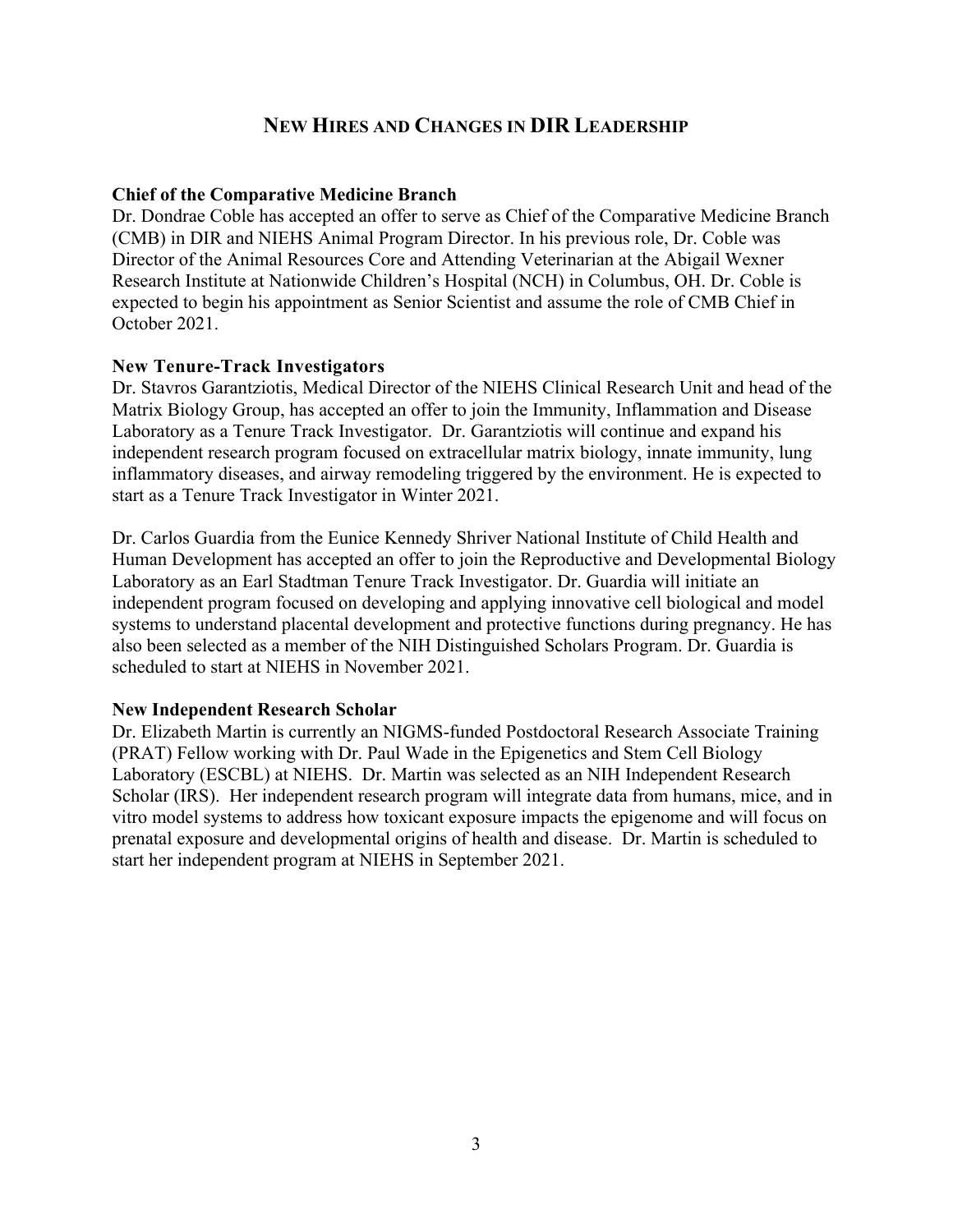# **SCIENTIFIC UPDATE BY A DIR PRINCIPAL INVESTIGATOR**

SARS2 Nsp15 is Mad for U

Robin E. Stanley, Ph.D. Nucleolar Integrity Group Signal Transduction Laboratory DIR, NIEHS

SARS-CoV-2 is the virus responsible for the current Covid-19 global pandemic which has infected millions worldwide. Nsp15 is a viral endoribonuclease found in all coronaviruses that processes viral RNA to prevent detection by the host immune system. Nsp15 is a promising antiviral target, however how it cuts RNA is poorly understood. Through the combination of cryo-EM, mass spectrometry, biochemistry, and molecular dynamics we are defining how Nsp15 recognizes and processes viral RNA. Atomic resolution structures of Nsp15 bound to RNA in pre and post cleavage states revealed the significance of active site residues in uridine specificity and catalysis. The structures along with a series of biochemical assays have revealed molecular details of how Nsp15 recognizes viral RNA and will hopefully aid in the design of urgently needed anti-viral therapeutics.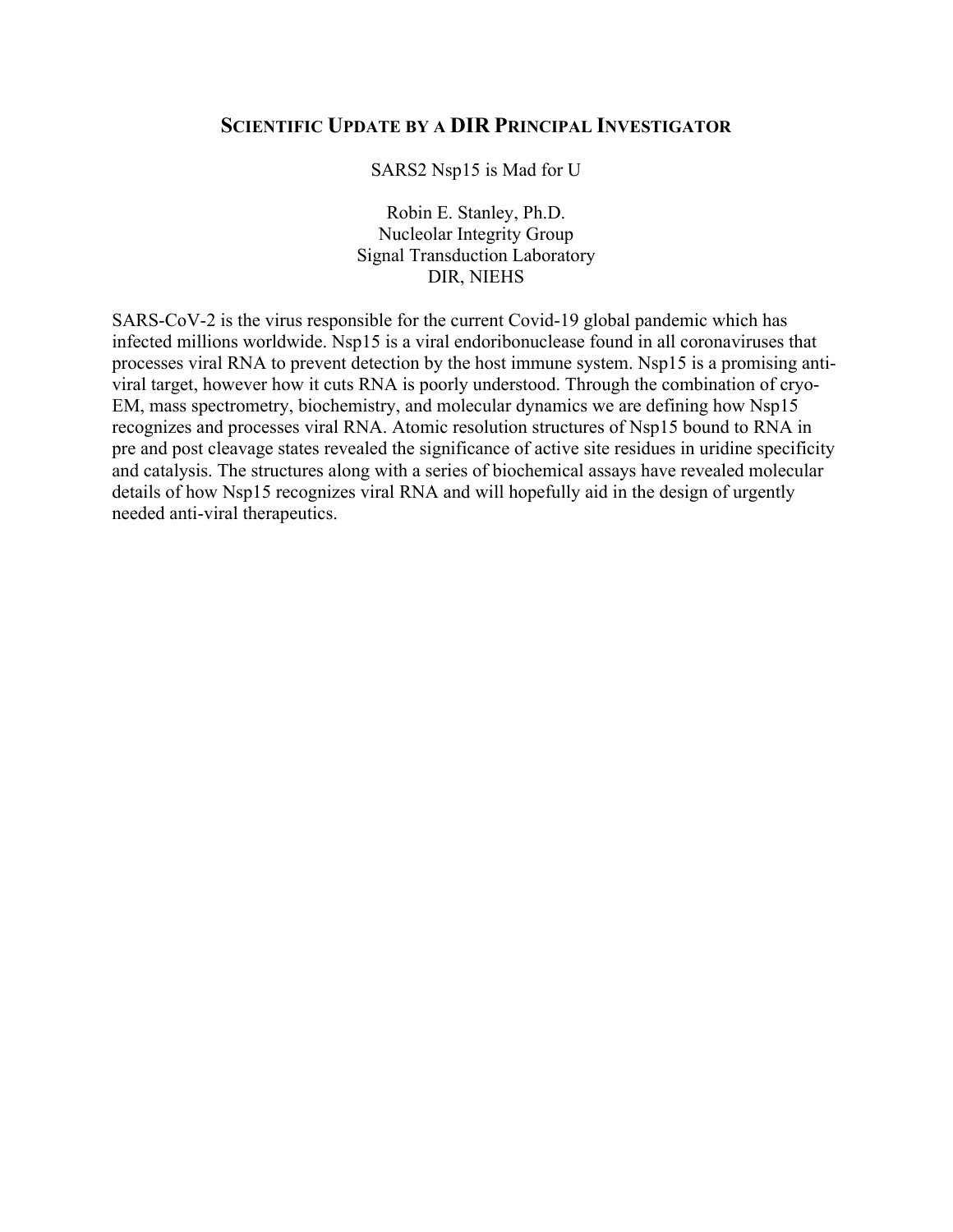# **TRAINING AND MENTORING**

# **The NIH Fellows Award for Research Excellence "FARE"**

The Fellows Award for Research Excellence (FARE) program was started in 1995 to recognize scientific excellence among intramural trainees at all NIH Institutes and Centers. Trainees submit an abstract of their research, which is peer reviewed. The FARE award program is sponsored by the Scientific Directors, the Office of Research on Women's Health, and the Office of Education. Each winner receives a \$1500 professional development award. FARE winners will be invited also to present their work at one of the FARE poster sessions that will follow each of the Wednesday Afternoon Lecture Seminars in Bethesda, and to serve as a judge for the FARE competition next year. NIEHS trainees were very successful in the FARE competition this year with the third highest number of awardees among all NIH Institutes and Centers.

| <b>FARE Awardee</b>              | <b>Mentor</b>                   | Laboratory/Branch                                               |
|----------------------------------|---------------------------------|-----------------------------------------------------------------|
| Matias Grodzielski, Ph.D.        | John Cidlowski, Ph.D.           | <b>Signal Transduction Laboratory</b>                           |
| Yosuke Sakamachi, Ph.D.          | Stavros Garantziotis, M.D.      | Immunity, Inflammation & Disease<br>Laboratory                  |
| Alexander C. Foo, Ph.D.          | Geoff Mueller, Ph.D.            | Genome Integrity & Structural Biology<br>Laboratory             |
| Dana Al-Hasan, Ph.D.             | Chandra Jackson, Ph.D.,<br>M.S. | Epidemiology Branch                                             |
| Jennifer Woo, Ph.D., M.P.H.      | Dale Sandler, Ph.D.             | <b>Epidemiology Branch</b>                                      |
| Ciro Amato, Ph.D.                | Humphrey Yao, Ph.D.             | Reproductive & Developmental Biology<br>Laboratory              |
| David Diaz Jimenez, Ph.D.        | John Cidlowski, Ph.D.           | <b>Signal Transduction Laboratory</b>                           |
| Komlan Atitey, Ph.D.             | Benedict Anchang, Ph.D.         | <b>Biostatistics and Computational Biology</b><br><b>Branch</b> |
| Yun-Gil Roh, Ph.D.               | Anton Jetten, Ph.D.             | Immunity, Inflammation & Disease<br>Laboratory                  |
| Tapas Pradhan, Ph.D.             | Anton Jetten, Ph.D.             | Immunity, Inflammation & Disease<br>Laboratory                  |
| Meredith Frazier Ph.D.           | Robin Stanley, Ph.D.            | <b>Signal Transduction Laboratory</b>                           |
| Stephen Shears, Ph.D.            | Stephen Shears, Ph.D.           | <b>Signal Transduction Laboratory</b>                           |
| Justin Collier, PharmD,<br>Ph.D. | Anton Jetten, Ph.D.             | Immunity, Inflammation & Disease<br>Laboratory                  |

The NIEHS Division of Intramural Research has 15 FARE award winners for 2022 :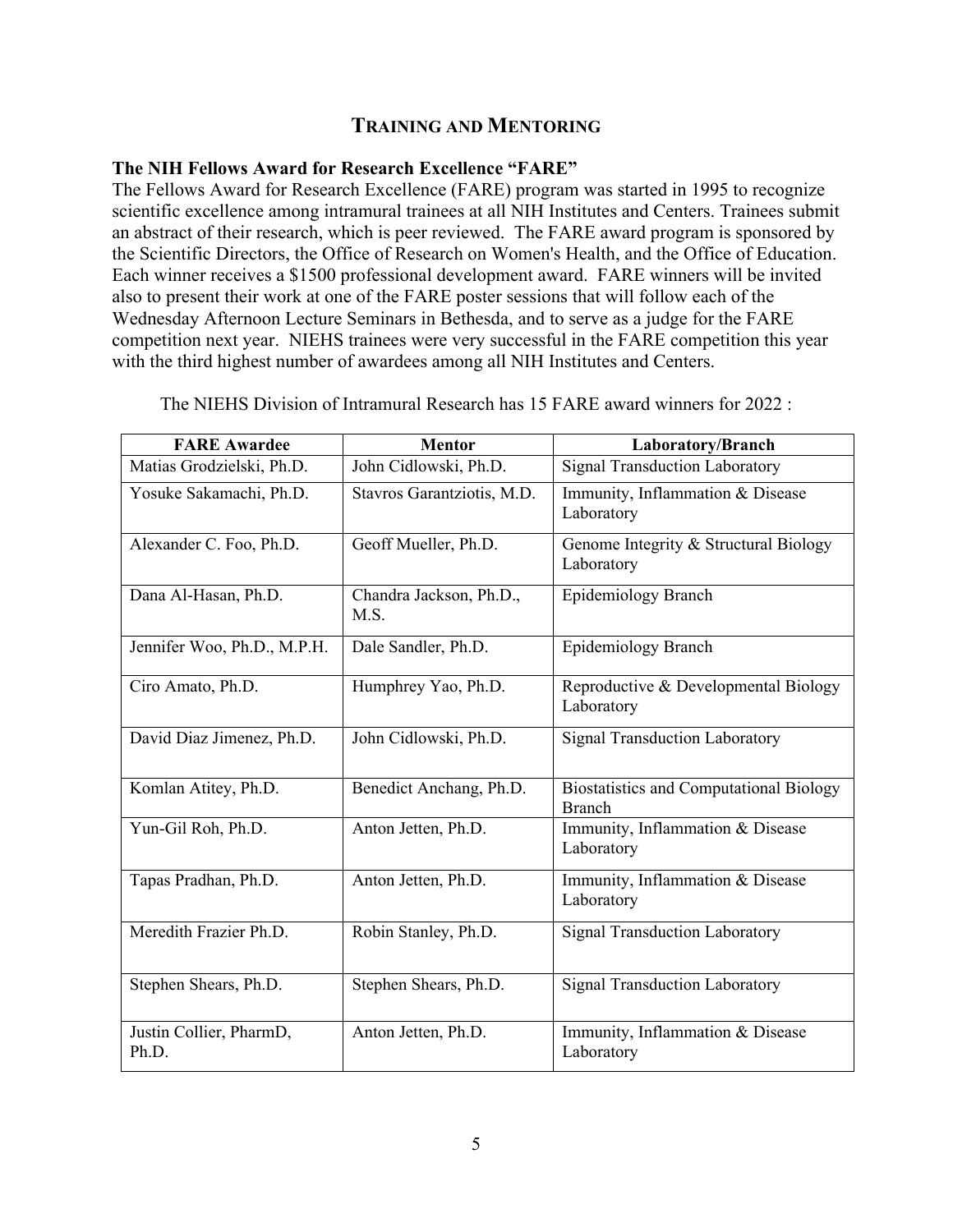| Sukanya Saha, Ph.D. | Guohong Cui, Ph.D. | Neurobiology Laboratory |
|---------------------|--------------------|-------------------------|
| Jicheng Li, Ph.D.   | Guohong Cui, Ph.D. | Neurobiology Laboratory |

## **The NIH Pathway to Independence Award (K99/R00)**

The Pathway to Independence (PI) Award Program is designed to facilitate receiving an R01 award earlier in an investigator's research career. The primary, long-term goal of the PI Award Program is to increase and maintain a strong cohort of new and talented, NIH-supported independent investigators. The PI Award will provide up to five years of support consisting of two phases. The initial phase will provide 1-2 years of mentored support for highly promising, postdoctoral research scientists. This phase will be followed by up to 3 years of independent R00 support contingent on securing an independent research position. Award recipients will be expected to compete successfully for independent R01 support from the NIH during the career transition award period. The PI Award is limited to postdoctoral trainees who propose research relevant to the mission of one or more of the participating NIH Institutes and Centers.

Casandra Hayne, Ph.D. was awarded a K99 MOSAIC Award (1K99GM143534-01). This central NIH program is funded by NIGMS. Dr. Hayne will be mentored by Dr. Robin Stanley in the Signal Transduction Laboratory.

# **NIH Emerging Global Leader Award (K43):**

Dr. Temitope (Temi) Adedeji, a Visiting Fellow in the Wade group received an NIH Emerging Global Leader Award (K43) from the NIH Fogarty International Center.

# **Science Communication Fellowship:**

Dr. Emily Werder an IRTA Postdoctoral fellow in Dale Sandler's group was selected to participate in the prestigious Science Communication Fellowship program.

The Science Communication Fellowship is a nine-month program for early career PhD scientists who want to maximize the impact of their work to benefit public health and the environment, and share their passion for science. Fellows are chosen from the fields of green chemistry/engineering and the environmental health sciences, and work in academia and government.

## **NIGMS PRAT Awards**:

Two DIR fellows were honored with prestigious NIGMS Postdoctoral Research Associate Training (PRAT) Awards. These awards are funded by NIGMS for 3 years. Dr. Liz Garcia-Peterson will be mentored by Dr. Xiaoling Li in the Signal Transduction Laboratory and Dr. Saniya Rattan will be mentored by Dr. Humphrey Yao in the Reproductive and Developmental Biology Laboratory.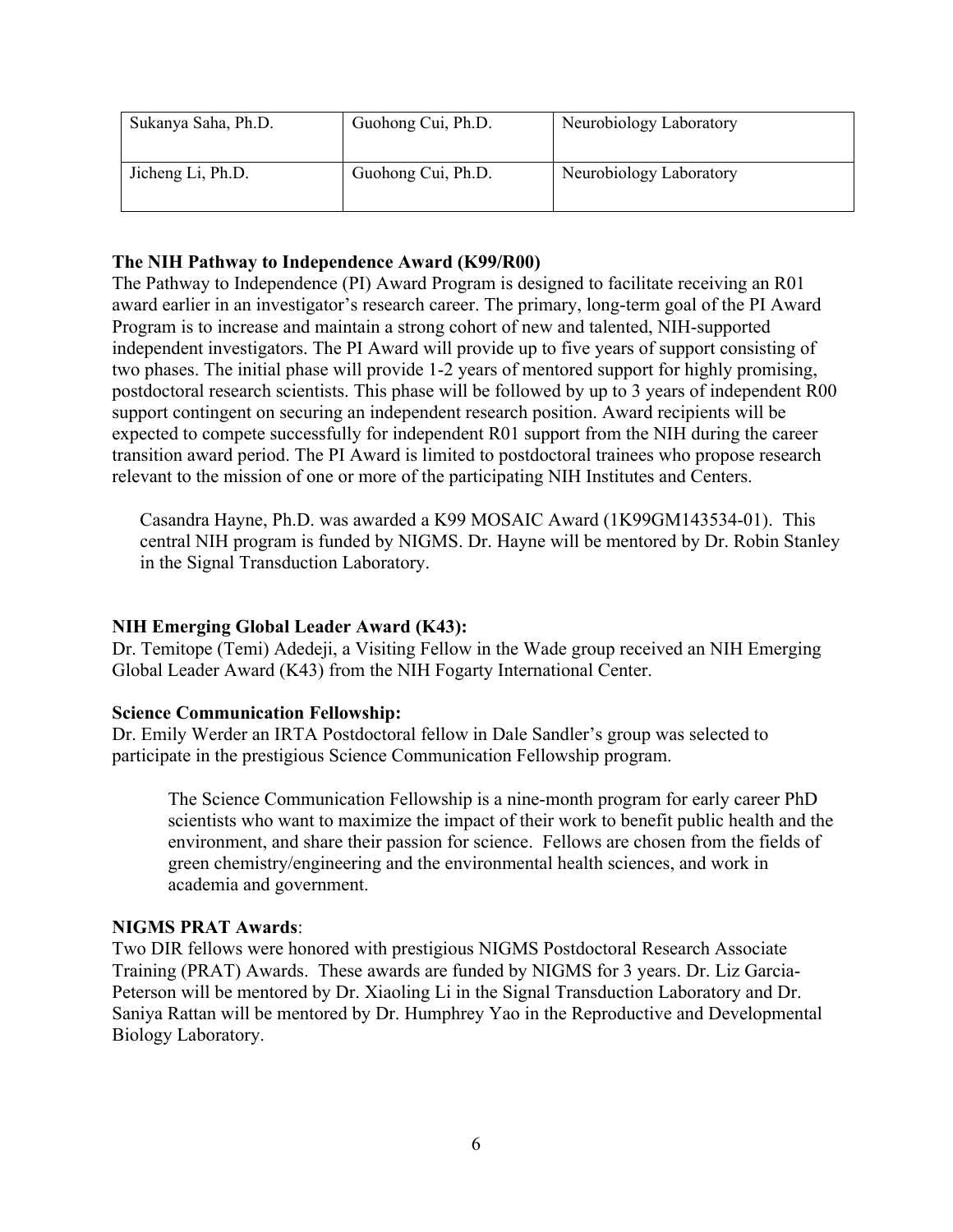## **NIH Matilda White Riley Early-Stage Investigator Award**

Kaitlyn Lawrence, Ph.D., an IRTA Postdoctoral Fellow in the Chronic Disease Epidemiology Group within the Epidemiology Branch was recognized with the Matilda White Riley Early-Stage Investigator Award by the NIH. Dr. Lawrence is currently focused on assessing the interplay among climate, environmental contaminants, social factors, and genomics and how these relate to respiratory and other chronic disease endpoints.

## **Society of Toxicology Best Postdoctoral Publication Award**

Suzanne Martos, Ph.D., IRTA Postdoctoral Fellow in the Environmental Epigenomics and Disease Group with the Immunity, Inflammation and Disease Laboratory was honored with the annual SOT award for her publication in *Cell Reports Medicine*:

Martos SN, Campbell MR, Lozoya OA, Wang X, Bennett BD, Thompson IJB, Wan M, Pittman GS, Bell DA. Single-cell analyses identify dysfunctional CD16+ CD8 T cells in smokers. *Cell Rep Med*. 2020 Jul 21;1(4):100054. doi: 10.1016/j.xcrm.2020.100054. PMID: 33163982; PMCID: PMC7644053.

## **2021 NIH Virtual Postbac Poster Days – Outstanding Posters**

189 of the 950 posters presented at NIH Postbac Poster Day were recognized as outstanding (top 20% of all posters). Ten NIEHS posters presenters were recognized as outstanding.

| Alexander Merder    | Sanya Mehta   |
|---------------------|---------------|
| Kamiya Bridges      | Sarah Chong   |
| Kathleen Embury     | Sarah Sleiman |
| Lauren Gullett      | Suzanna Kafer |
| <b>Ruth Parsons</b> | Sydney Fry    |

## **2021 NIH Summer Internship Program**

NIEHS hosted 57 summer interns from May through August 2021. The 2021 program was entirely virtual. The NIEHS program included a Welcome Event on June 7, 2021, Career Panel on June 18, 2021, Zoom Poster Session on July 29, 2021. The NIH Office of Intramural Training and Education (OITE) offered scientific bootcamps, journal clubs and workshops throughout the summer and the NIH Summer Presentation Week was held August 3-4, 2021.

*Poster Award Winners in DIR:* 

**Undergraduate 2nd Place:**  Mlana Lore Dr. Laura Bisogno and Dr. Trevor Archer Epigenetic and Stem Cell Biology Laboratory

# **Undergraduate 3rd Place (tie):**

Spencer Maranto University of North Carolina- Chapel Hill Dr. Jesse Cushman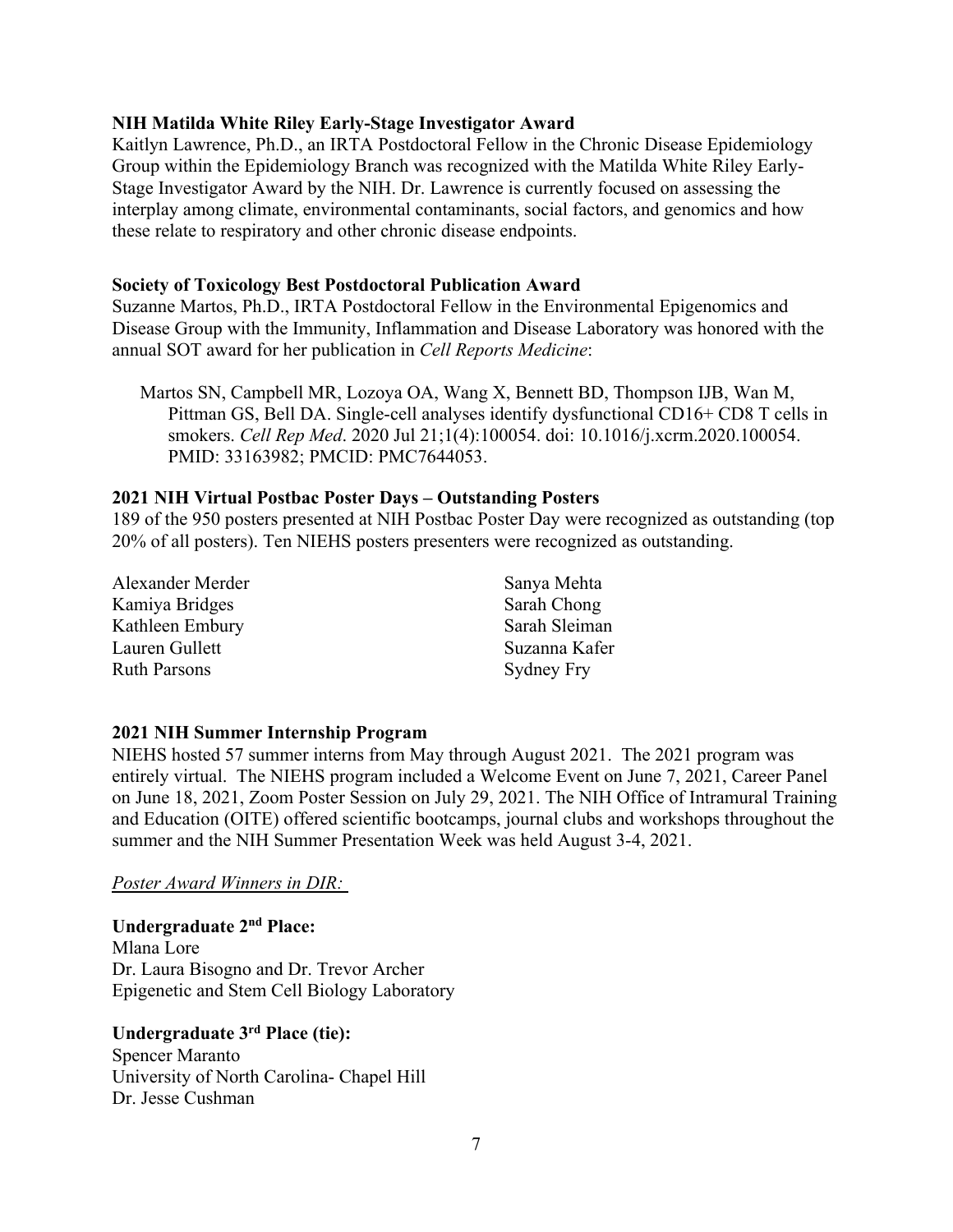Neurobiology Laboratory

# **Undergraduate 3rd Place (tie):**

Kayen Tang Vassar College Dr. Ayland Letsinger and Dr. Jerry Yakel Neurobiology Laboratory

# **Undergraduate Honorable Mention:**

Shawn Mathew University of North Carolina- Chapel Hill Dr. Lalith Perera Genome Integrity and Structural Biology Laboratory

# **Undergraduate Honorable Mention:**

Kim Nguyen University of North Carolina- Chapel Hill Dr. Justin Collier and Dr. Anton Jetten Immunity, Inflammation and Disease Laboratory

# **Graduate Winners:**

# **Graduate 1st Place:**

Opal Patel University of North Carolina- Chapel Hill Dr. Kaitlyn Lawrence and Dr. Dale Sandler Epidemiology Branch

# **Graduate 2nd Place (tie):**

Yilda Macias New Mexico State University Dr. Katie O'Brien and Dr. Dale Sandler Epidemiology Branch

# **Graduate 2nd Place (tie):**

Rachel Thompson Grand Valley State University Dr. Ann Von Holle and Dr. Clarice Weinberg Biostatistics and Computational Biology Branch

# **Graduate Honorable Mention:**

Sharonda Lovett Boston University Dr. Katie O'Brien and Dr. Dale Sandler Epidemiology Branch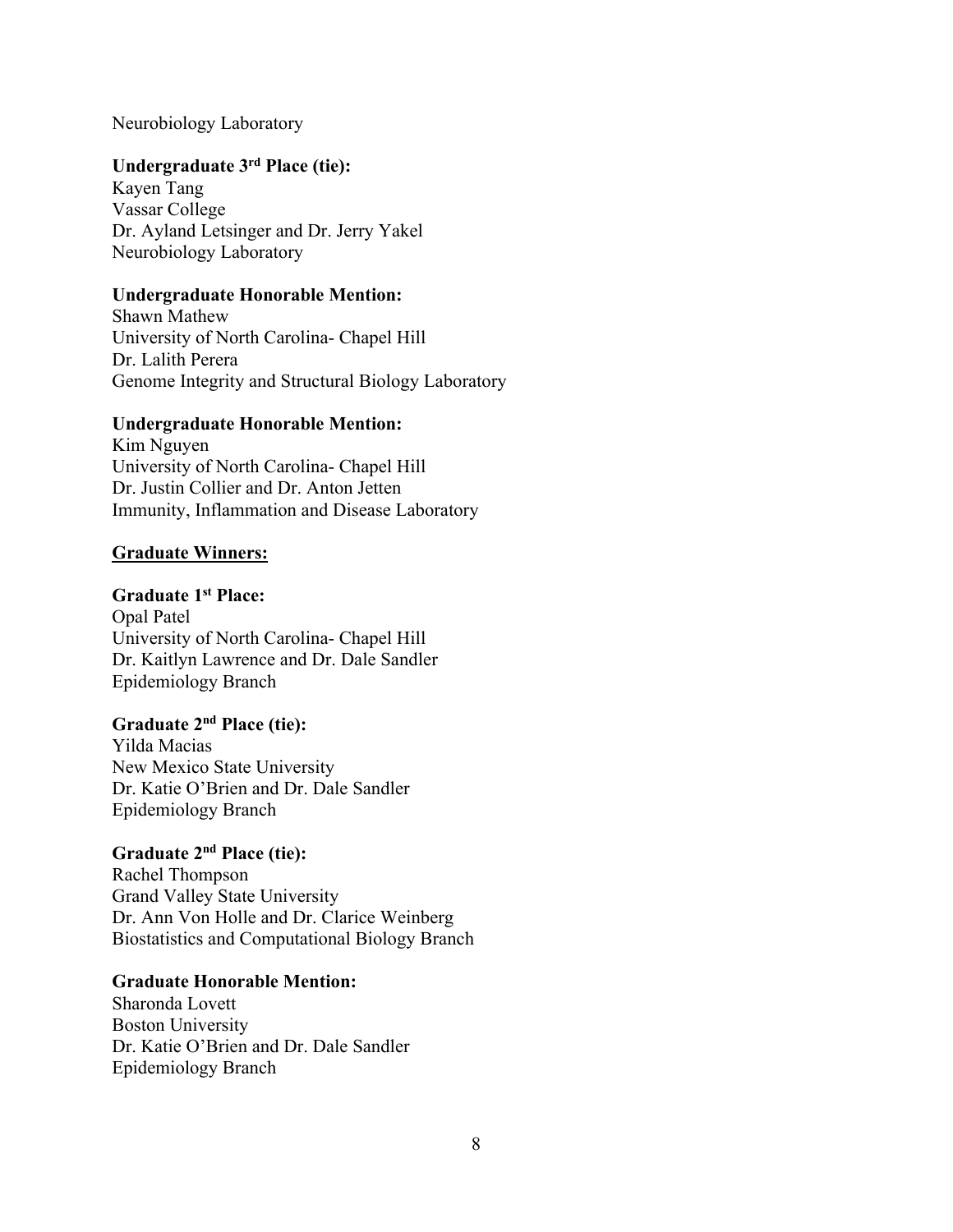# **2021 Virtual NIEHS Biomedical Career Symposium**

The Twenty Fourth Annual NIEHS Biomedical Career Symposium was held virtually on August 26-27, 2021, with more than 500 attendees from twenty-two U.S. states and seven foreign countries: Japan, Iceland, India, Canada, South Korea, Nigeria, and the United Kingdom. The event featured more than 100 invited professionals who provided career advice on how to effectively apply to specific jobs through tailoring CV/Resumes and gave examples on how to successfully network. Participants also had opportunities to communicate one-on-one with biomedical professionals through CV/Resume reviews held virtually August 30-31, 2021.

# Keynote & Workshop Speakers

- Tammy Collins, Ph.D., Director, Office of Fellows' Career Development, NIEHS, NIH
- Lori Conlan, Ph.D., Director, Office of Postdoctoral Services, OITE, NIH
- Dara Wilson-Grant , M.S.Ed., L.P.C.A., Associate Director of Postdoctoral Affairs at UNC-Chapel Hill and owner of Careers in Bloom, UNC-Chapel Hill and Careers in Bloom

Career Forum Panelists

- Benjamin Bobay, Ph.D., Senior Research Associate, Duke University NMR Facility
- Franziska Bollmann, Ph.D., KBI Biopharma
- Lisa Federer, Ph.D., National Library of Medicine, NIH
- Cynthia Fuhrmann, Ph.D., Assistant Dean of Career and Professional Development; Associate Professor of Biochemistry and Molecular Pharmacology, University of **Massachusetts**
- Sara Grimm, Ph.D., Integrative Bioinformatics Support Group, NIEHS
- Virginia Guidry, Ph.D., North Carolina Department of Health and Human Services
- Jenna Guynn, Ph.D., Director of Scientific & Regulatory Affairs, Reynolds American, Inc.
- Amy Hafez, Ph.D., AAAS Science and Technology Policy Fellow at NIH Office of Science Policy NIH- OSP
- Joshua Hall, Director of BBSP Admissions; Director of UNC PREP, UNC Chapel Hill
- Dana Hancock , Ph.D., Senior Director, GenOmics, Bioinformatics, and Translational Research Center, RTI International
- Julie Horvath, Ph.D., Head of the Genomics & Microbiology Research Lab, North Carolina Museum of Natural Sciences
- Folami Ideraabdullah, Ph.D., Associate Professor; Department of Genetics & Department of Nutrition, UNC Chapel Hill
- Sravya Kattula, Ph.D., Research Scientist, Sanofi
- Melissa Li, Ph.D., Scientific Consultant; Grant Writing Specialist, Eva Garland Consulting, LLC
- Keisha Melodi McSweeney-Gussow, Ph.D., Senior Scientific Reviewer, FDA
- Kathryn Meurs, Ph.D., Associate Dean of Research and Graduate Studies, North Carolina State University College of Veterinary Medicine
- Amanda Parrish, Ph.D., Director of Regulatory Affairs and Quality, Duke University
- Ruth Pobee, Ph.D., University of Illinois at Chicago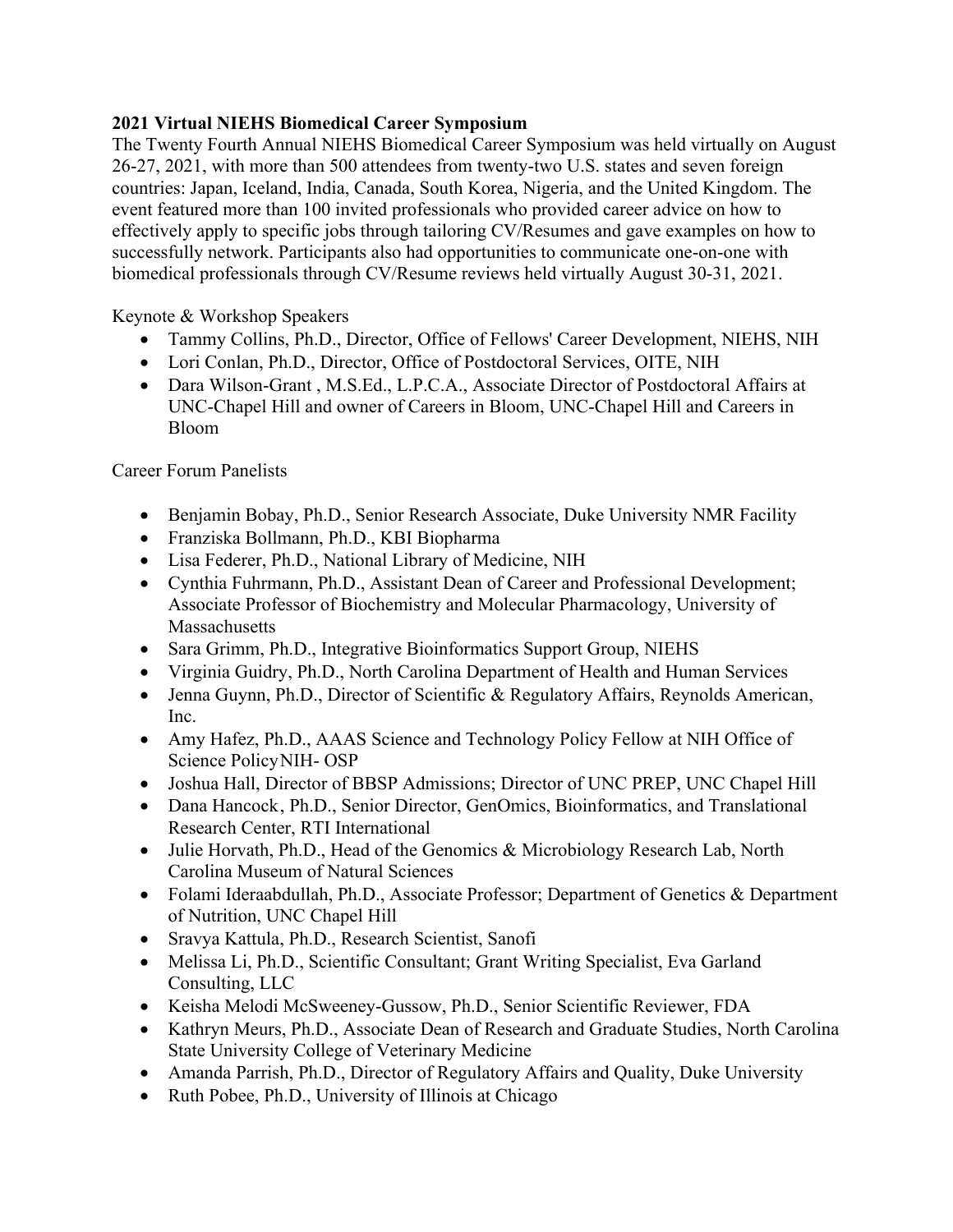- Aparna Purushotham, Ph.D., Senior Clinical Scientist, PRA Health Sciences
- Daniel Riordan, Ph.D., Staff Computational Biologist, 10X Genomics
- Erin Romes, Ph.D., Senior Process Development Scientist, Grifols
- Raquel Ybanez Salinas, Ph.D., Assistant Director of Career Development, The University of Texas MD Anderson Cancer Center
- Fenella Saunders, Ph.D., Editor-in-Chief for American Scientist magazine and Director of Science Communications and Publications for Sigma Xi American Scientist magazine
- Farrah Shapiro, Ph.D., Clinical Research Specialist, Rho
- Natalie Shaw, M.D., Pediatric Neuroendocrinology Group, NIEHS
- Clare Smith, Ph.D., Assistant Professor, Duke University
- Sharon Soucek, Ph.D., Director, Office of Technology Transfer, NIEHS
- Jason Watts, M.D., Ph.D., Stadtman Investigator, NIEHS

CV/Resume/LinkedIn Reviewers

- Adriana Bankston, Ph.D., Science Policy-Principal Legislative Analyst University of California Office of Federal Governmental Relations
- Marianne Barrier, Ph.D., Lab Manager, Genomics and Microbiology Research Lab, NC Museum of Natural Sciences
- Amy Blackburn, M.S.Ed., Student Services Director for the Department of Population Health Sciences, Duke University
- Patrick Brandt, Ph.D., Director of Career Development and Outreach, University of North Carolina at Chapel Hill
- Paul Burke, III, Human Resources Director, KBI Biopharma
- Brian Chorley Ph.D., Research Scientist, EPA
- Tammy Collins, Ph.D., Director of the Office of Fellows' Career Development, National Institute of Environmental Health Sciences (NIEHS)
- Angela Davis, Human Resources Specialist, National Institutes of Health (NIH)
- Laura DiMichele, Ph.D., Sr. Scientist II and Project Manager at Cato Research, Vice President, Clinical Strategy, CATO SMS
- Heather Franco, Ph.D., Principal Proposal Manager, PPD
- Cynthia Fuhrmann, Ph.D., Assistant Dean of Career and Professional Development in the Graduate School of Biomedical Sciences; Associate Professor of Biochemistry and Molecular Pharmacology University of Massachusetts
- Doreen Grech, Ph.D., VP Business Development, Asklepios
- Joshua Hall, Ph.D., Director of BBSP Admissions; Director of UNC PREP, UNC Chapel Hill
- Allyn Howlett, Ph.D., Assistant Dean of the Graduate School of Arts and Sciences and Director of the Office of Post-doctoral Education, Wake Forest University
- Jennifer Levy, Ph.D., Assistant Director of Graduate Student Services, Duke University
- Keisha Melodi McSweeney-Gussow, Ph.D., Senior Scientific Reviewer, FDA
- Virginie Papadopoulou, Ph.D., Research Assistant Professor, University of North Carolina at Chapel Hill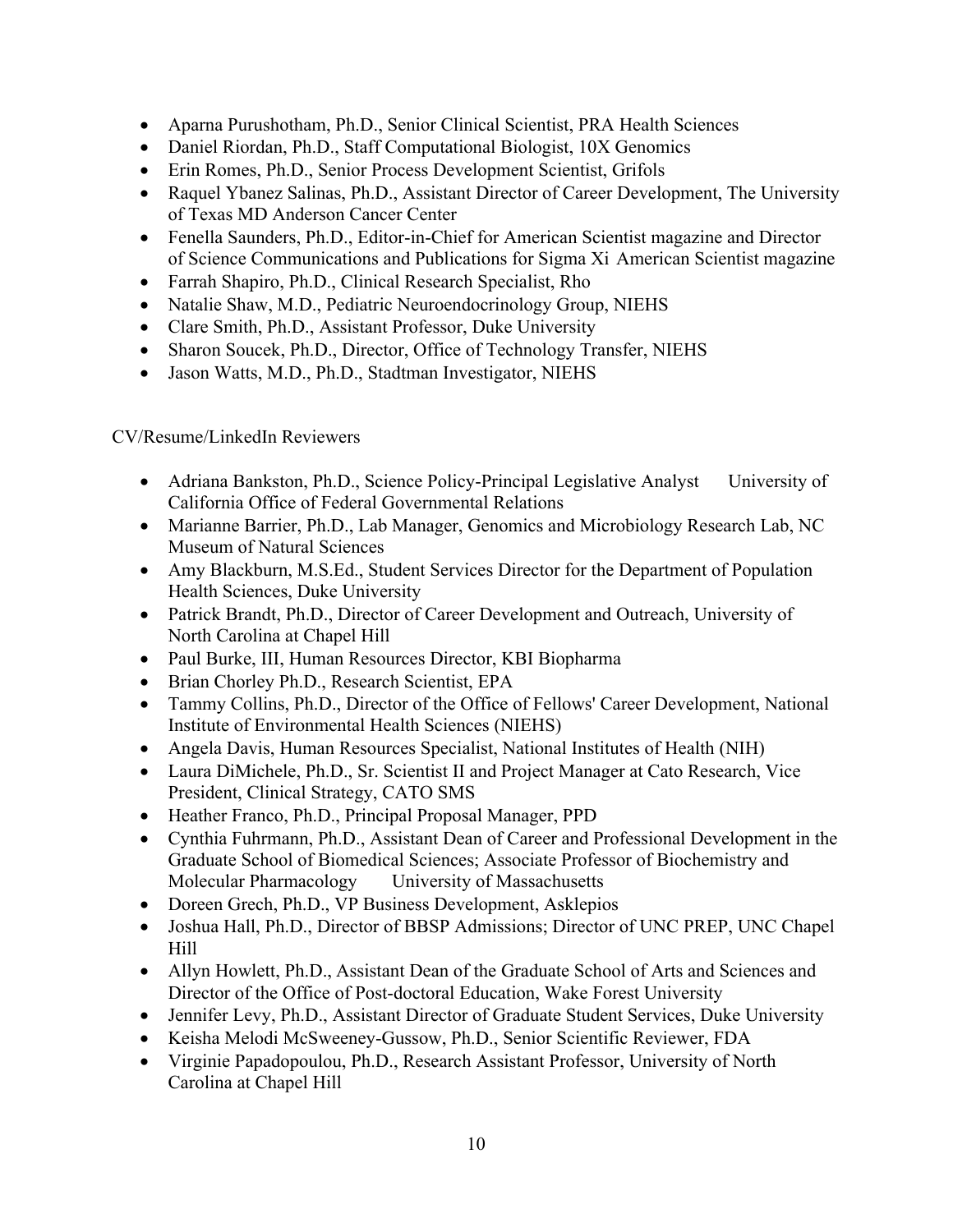- Ruth Pobee, Ph.D., Sr. Research Specialist, Emergency Medicine, University of Illinois at Chicago
- Amy Rawls, Ph.D., HR Leader and Business Partner and President ASR Business Partnering, LLC
- Erin Romes, Ph.D., Senior Process Development Scientist, Grifols
- Raquel Ybanez Salinas, Ph.D., Assistant Director of Career Development, The University of Texas MD Anderson Cancer Center
- Denise Saunders, Ph.D., Career Counselor and Consultant to the Office of Intramural Training and Education, National Institutes of Health (NIH)
- Fenella Saunders, Ph.D., Editor-in-Chief for American Scientist magazine and Director of Science Communications and Publications for Sigma Xi, American Scientist magazine
- Amy Skinner, Ph.D., Toxicologist in the Division of Hematology and Oncology Toxicology, FDA
- Sharon Soucek, Ph.D., Director, Office of Technology Transfer, NIEHS
- Robin Stanley, Ph.D., Principal Investigator of the Nucleolar Integrity Group, National Institute of Environmental Health Sciences (NIEHS)
- Sarah Windsor, Ph.D., Life Science Talent Engagement Coordinator, North Carolina Biotechnology Center
- Tracey du Laney, Ph.D., Senior Director, Science and Technology Development, North Carolina Biotechnology Center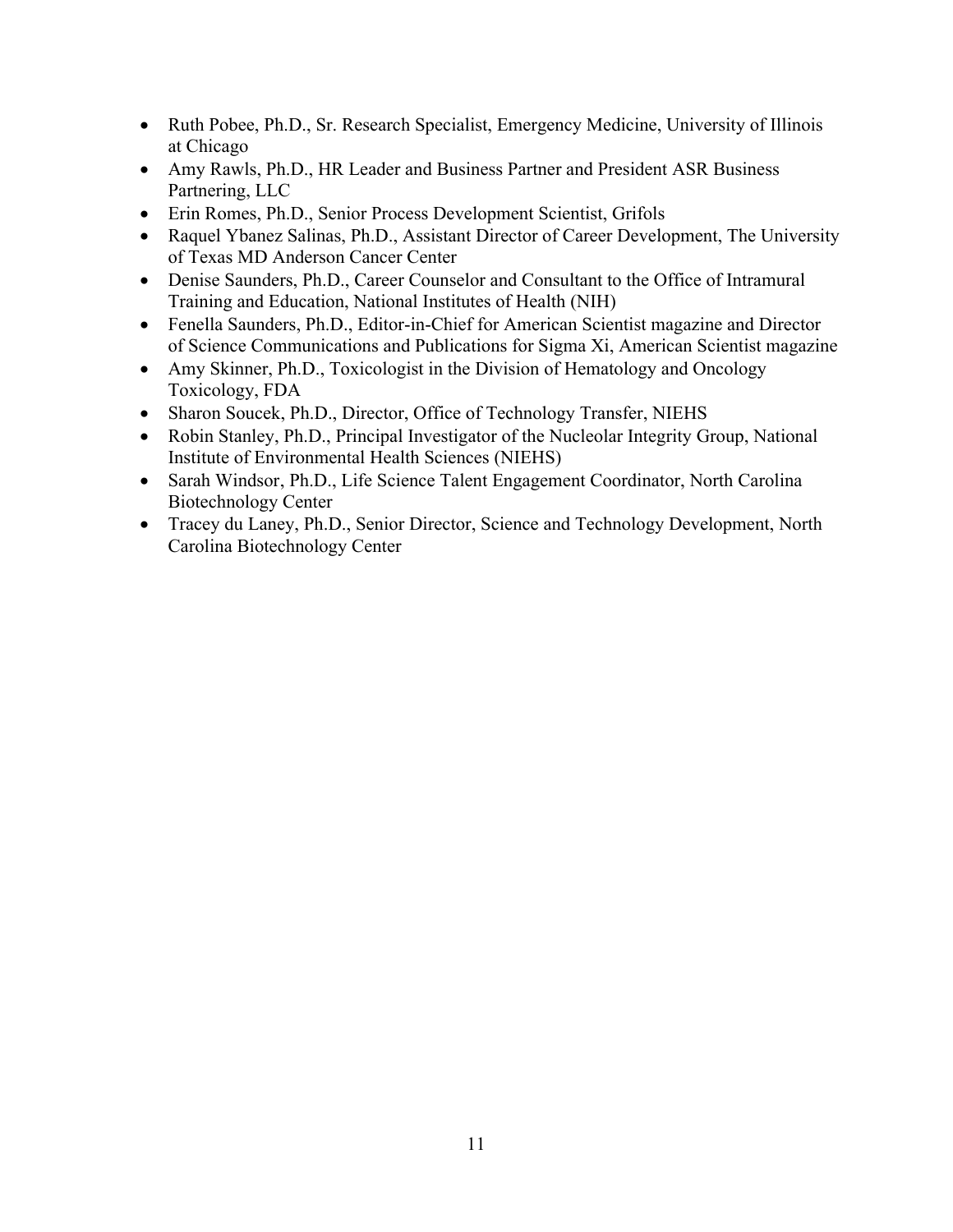# **DIR RESEARCH ACCOMPLISHMENTS FOR FY 2021**

## **The Pandemic Vulnerability Index: A Dashboard monitors local magnitude and source of COVID-19 vulnerability**

Expert groups have coalesced around a roadmap to address the current COVID-19 pandemic centered on social distancing, monitoring case counts and health care capacity, and, eventually, moving to pharmaceutical interventions. However, responsibility for navigating the pandemic response falls largely on state and local officials. To make equitable decisions on allocating resources, caring for vulnerable subpopulations, and implementing local- and state-level interventions, access to current pandemic data and key vulnerabilities at the community level are essential (National Academies of Sciences, Engineering, and Medicine 2020). Although numerous predictive models and interactive monitoring applications have been developed using pandemic-related data sets (Wynants et al. 2020), their capacity to aid in dynamic, communitylevel decision-making is limited. We developed the interactive COVID-19 Pandemic Vulnerability Index (PVI) Dashboard ( [https://covid19pvi.niehs.nih.gov/](https://covid19pvi.niehs.nih.gov)) to address this need by presenting a visual synthesis of dynamic information at the county level to monitor disease trajectories, communicate local vulnerabilities, forecast key outcomes, and guide informed responses.

Marvel SW, House JS, Wheeler M, Song K, Zhou YH, Wright FA, Chiu WA, Rusyn I, Motsinger-Reif A, Reif DM. The COVID-19 Pandemic Vulnerability Index (PVI) Dashboard: Monitoring County-Level Vulnerability Using Visualization, Statistical Modeling, and Machine Learning. *Environ Health Perspect*. 2021 Jan;129(1):17701. doi: 10.1289/EHP8690. Epub 2021 Jan 5. PMID: 33400596; PMCID: PMC7785295.

## **Exposures Early in Life May Set the Stage for Breast Cancer**

Research based on the NIEHS Sister Study suggests that women who were gestated in a pregnancy complicated by pre-eclampsia may be at increased risk for breast cancer. In related work also based on the Sister Study, we found evidence that the risk of breast cancer increases at ages near the age at which an older sister had earlier been diagnosed with breast cancer, even if that onset was late in life. This correlation in the timing of onset suggests that early life shared exposures, perhaps acting jointly with genetic factors, may set a specific risk trajectory for breast cancer.

Von Holle A, O'Brien KM, Sandler DP, Weinberg CR. Evidence for familial clustering in breast cancer age of onset. *Int J Epidemiol*. 2021 Mar 3;50(1):97-104. doi: 10.1093/ije/dyaa201. PMID: 33247915; PMCID: PMC7938508.

## **Natural sugar can be inhaled as a new treatment for COPD exacerbations**

We found that inhaling unfragmented hyaluronan improves lung function in patients suffering from severe exacerbation of chronic obstructive pulmonary disease (COPD). Hyaluronan, a sugar secreted by living tissue that acts as a scaffold for cells, is also used in cosmetics as a skin moisturizer and as a nasal spray to moisturize lung airways. In our patients, hyaluronan shortened the amount of time they stayed in intensive care unit and decreased their number of days in the hospital. The study is also a good example of how examining the impacts of environmental pollution on the lungs can lead to viable treatments. Several years ago, we had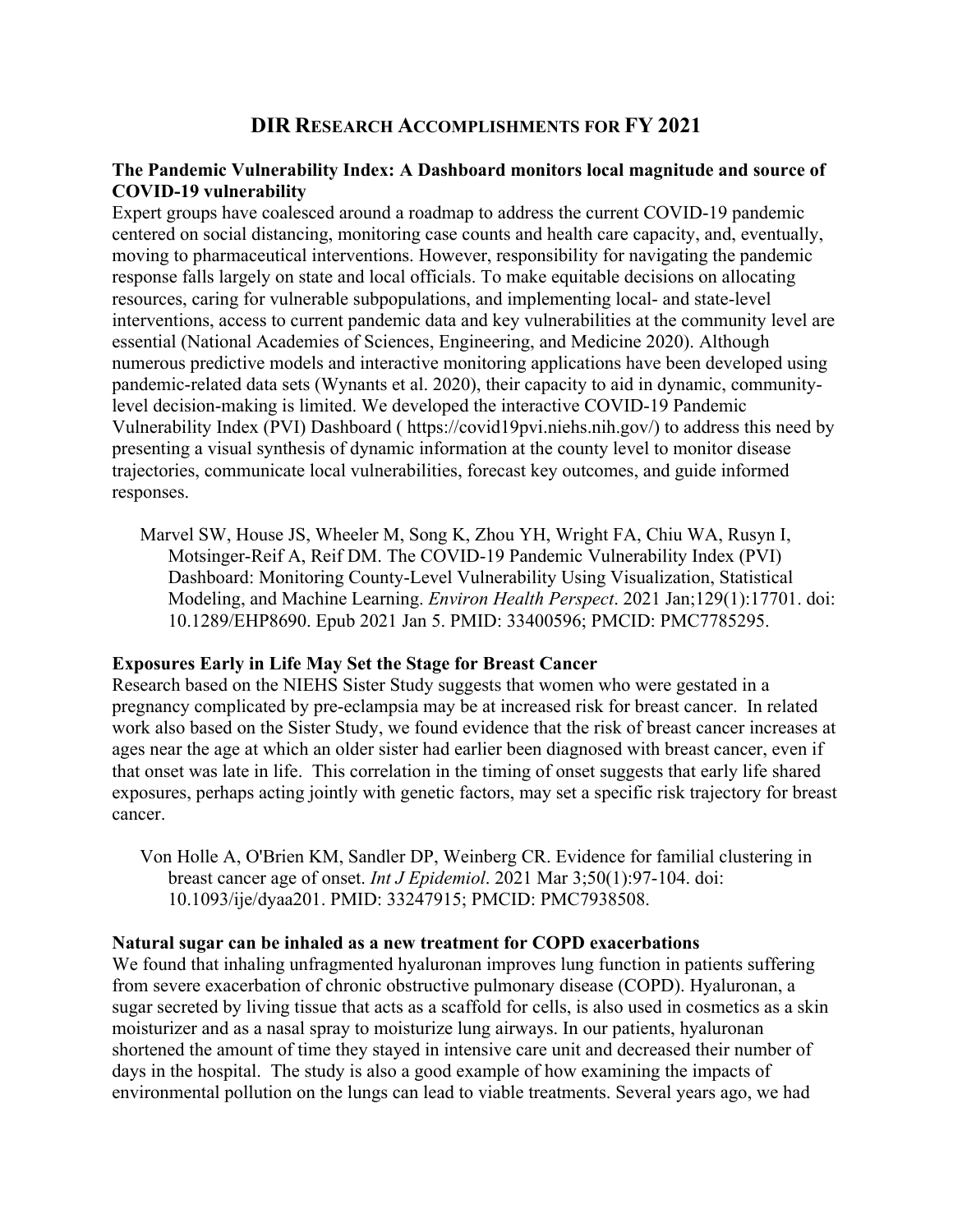concept in COPD exacerbation and showed that it works. showed that exposure to pollution causes hyaluronan in the lungs to break down into smaller fragments. These fragments irritate lung tissue and activate the immune system, leading to constriction and inflammation of the airways. Inhalation of healthy, unfragmented hyaluronan reduces inflammation by outcompeting the smaller hyaluronan fragments. We applied the same

Galdi F, Pedone C, McGee CA, George M, Rice AB, Hussain SS, Vijaykumar K, Boitet ER, Tearney GJ, McGrath JA, Brown AR, Rowe SM, Incalzi RA, Garantziotis S. Inhaled high molecular weight hyaluronan ameliorates respiratory failure in acute COPD exacerbation: a pilot study. *Respir Res*. 2021 Feb 1;22(1):30. doi: 10.1186/s12931-020- 01610-x. PMID: 33517896; PMCID: PMC7847749.

# **Increased body fat linked to delayed breast development and increased testosterone levels in girls**

In the Body Weight and Puberty Study, NIEHS researchers followed 90 pubertal girls over 4 years with serial blood draws for reproductive hormones and breast ultrasounds to determine breast maturation. Total body fat was determined at baseline using dual-energy x-ray absorptiometry, or DXA. Girls with higher body fat had higher blood levels of follicle stimulating hormone, inhibin B, estrone, and androgens, such as testosterone. Girls with higher body fat also underwent menarche (the first menstrual period) earlier but demonstrated delayed breast development compared with girls with less total body fat.

Ortega MT, McGrath JA, Carlson L, Flores Poccia V, Larson G, Douglas C, Sun BZ, Zhao S, Beery B, Vesper HW, Duke L, Botelho JC, Filie AC, Shaw ND. Longitudinal Investigation of Pubertal Milestones and Hormones as a Function of Body Fat in Girls. *J Clin Endocrinol Metab*. 2021 May 13;106(6):1668-1683. doi: 10.1210/clinem/dgab092. PMID: 33630047; PMCID: PMC8118584.

**Anti-MDA5 Autoantibodies in Juvenile Dermatomyositis Constitute a Distinct Phenotype**  The myositis syndromes are systemic autoimmune diseases with characteristic muscle inflammation and weakness, and organ damage. Patients with idiopathic inflammatory myopathies often have autoantibodies which are specific to their disease, called myositis specific autoantibodies. This study defined the presence of anti-MDA5 autoantibodies in 7.7% of a large cohort of juvenile myositis in North America. Patients with anti-MDA5 autoantibodies had more frequent weight loss, adenopathy, arthritis, interstitial lung disease, and less frequent falling and less severe myositis than other common myositis autoantibody subgroups. Their season of onset differed from patients with anti-synthetase autoantibodies, who had a spring season of diagnosis. In this study, patients with anti-MDA5 autoantibodies has comparable outcomes, but with the ability to discontinue steroids more rapidly, and less frequent flares and more frequent remission.

Mamyrova G, Kishi T, Shi M, Targoff IN, Huber AM, Curiel RV, Miller FW, Rider LG; Childhood Myositis Heterogeneity Collaborative Study Group. Anti-MDA5 autoantibodies associated with juvenile dermatomyositis constitute a distinct phenotype in North America. *Rheumatology (Oxford)*. 2021 Apr 6;60(4):1839-1849. doi: 10.1093/rheumatology/keaa429. PMID: 33140079; PMCID: PMC8023991.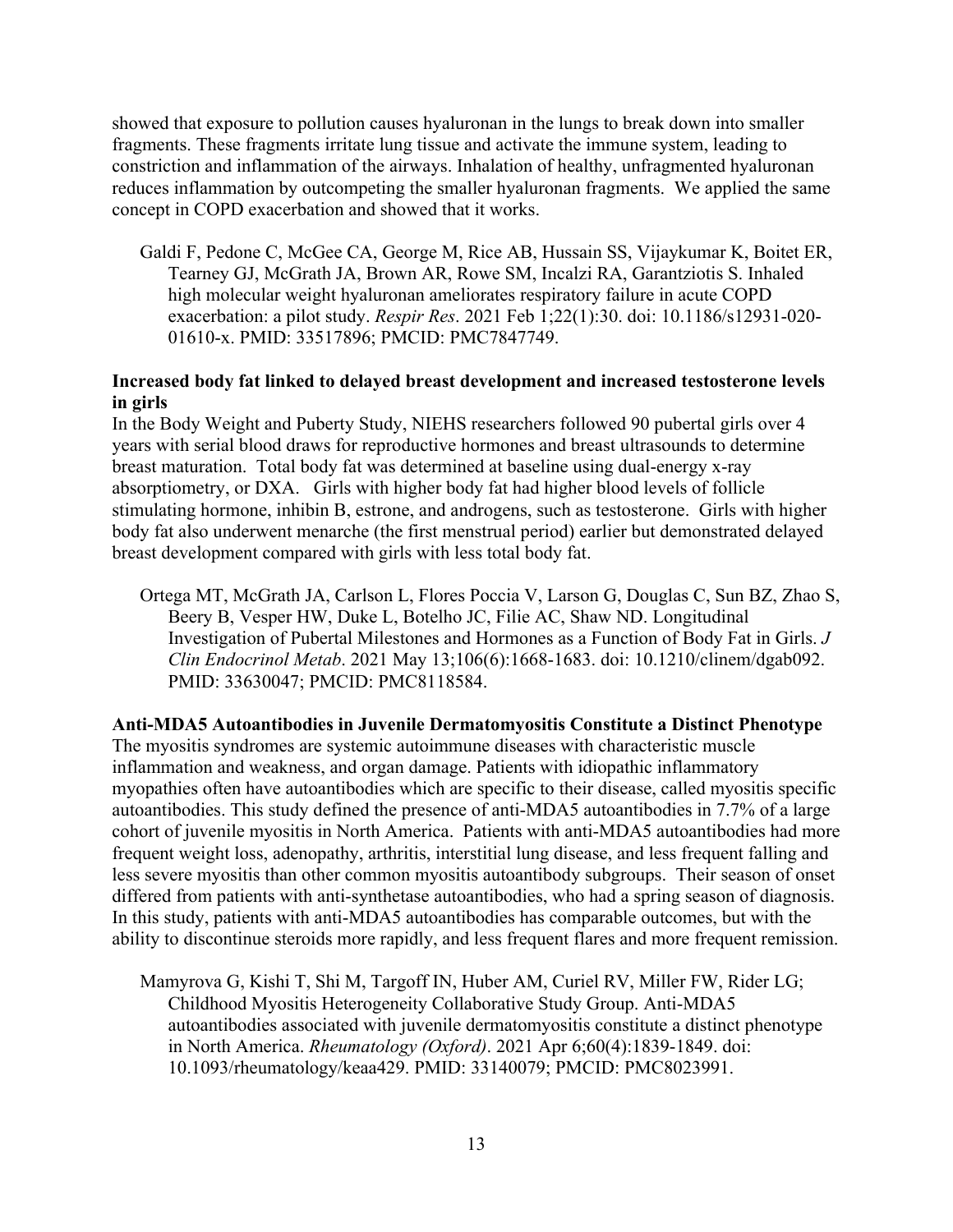## **Air pollution and breast cancer linked by new tissue marker**

In a population of women without breast cancer who donated normal tissue to the Komen Tissue Bank, we found that residential levels of fine particulate matter was associated with a breast tissue marker that is related to a higher risk of breast cancer. This marker, terminal duct lobular units or TDLUs, is the site where most breast cancers arise. Women who lived in areas of higher air pollution had on average a higher count of TDLUs in their breast tissue. These results suggest that air pollution levels may modify the normal breast tissue characteristics in a way that is associated with a higher risk of developing breast cancer.

Niehoff NM, Keil AP, Jones RR, Fan S, Gierach GL, White AJ. Outdoor air pollution and terminal duct lobular involution of the normal breast. *Breast Cancer Res*. 2020 Sep 24;22(1):100. doi: 10.1186/s13058-020-01339-x. PMID: 32972455; PMCID: PMC7513536.

# **Improved prediction of breast cancer using DNA methylation**

Scientists at NIH have developed a new method to predict breast cancer risk based on DNA methylation. Existing breast cancer prediction methods use inherited genetic variation or questionnaire-based information to estimate risk. The new risk score uses information on blood DNA methylation, a naturally occurring chemical modification to DNA, that changes with age and exposure. In their study, the investigators find that the DNA methylation-based score provides new information about a woman's breast cancer risk not captured by existing measures. They also report that the new DNA methylation-based score can be combined with existing genotype and questionnaire-based models, resulting in substantially improved breast cancer prediction.

Kresovich JK, Xu Z, O'Brien KM, Shi M, Weinberg CR, Sandler DP, Taylor JA. Blood DNA methylation profiles improve breast cancer prediction. *Mol Oncol*. 2021 Aug 19. doi: 10.1002/1878-0261.13087. Epub ahead of print. PMID: 34411412.

# **Discrimination is Associated with higher Type II Diabetes Risk**

Using data from the Sister Study, we investigated the relationship between racial/ethnic discrimination and type 2 diabetes mellitus risk. Among 33,000 White, Black and Hispanic/Latina women, we found that three in four Black women and one in three Hispanic/Latina women reported everyday discrimination. We also found that experiencing major discrimination was marginally associated with higher type II diabetes mellitus risk. Antidiscrimination efforts may help mitigate racial/ethnic disparities in T2DM risk.

Gaston SA, Atere-Roberts J, Ward J, Slopen NB, Forde AT, Sandler DP, Williams DR, Jackson CL. Experiences with Everyday and Major Forms of Racial/Ethnic Discrimination and Type 2 Diabetes Risk among White, Black, and Hispanic/Latina Women: Findings from the Sister Study. *Am J Epidemiol*. 2021 Jul 2:kwab189. doi: 10.1093/aje/kwab189. Epub ahead of print. PMID: 34215871.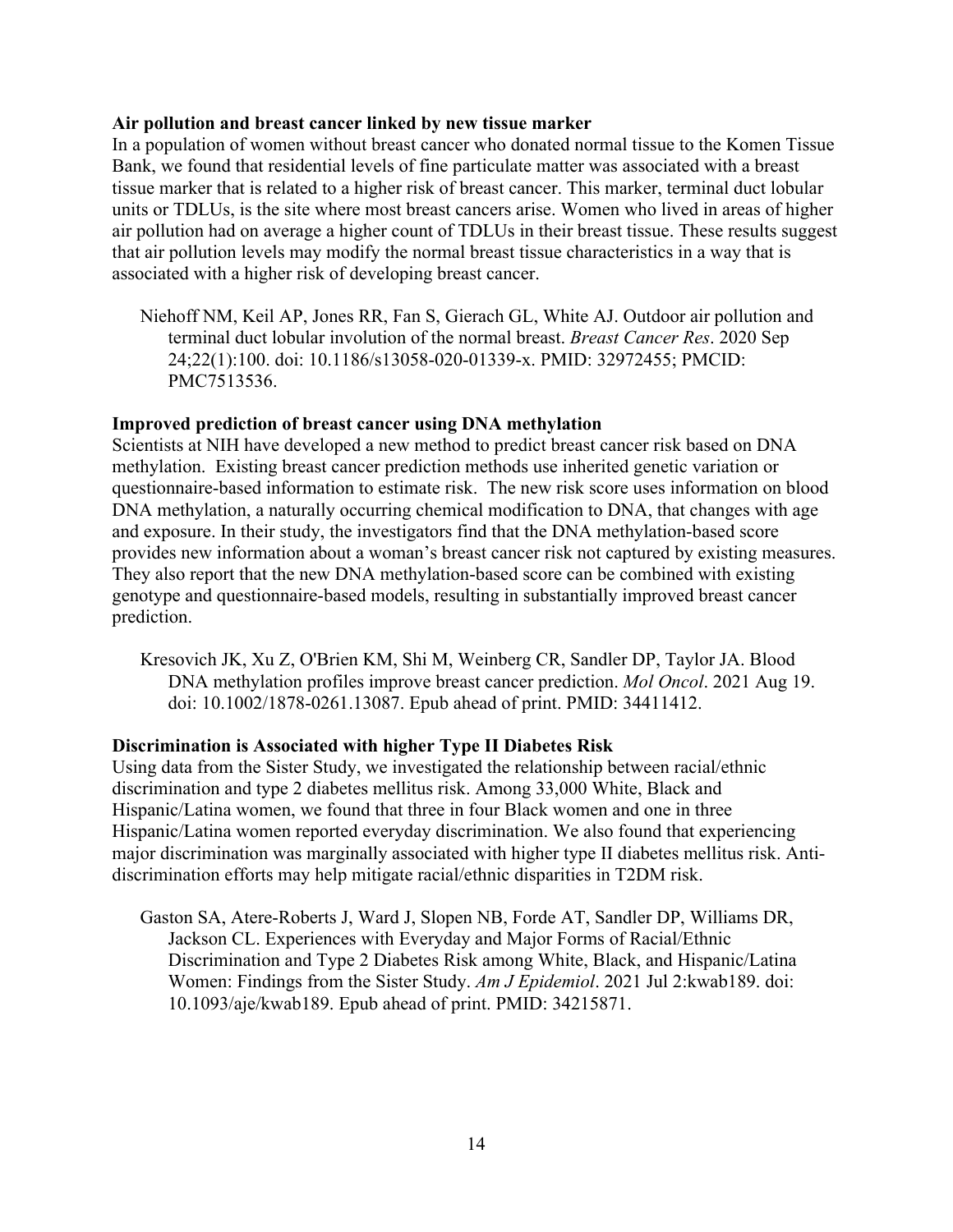# **Air Emissions from Swine Industrial Livestock Operations and Sleep Health among Residents in Nearby Residential Communities**

Air emissions containing, for instance, hydrogen sulfide, ammonia, and particulate matter can contribute to a cascade of biological effects including compromised lung function but also poor mood and distress, which can all influence sleep. To better understand the relationship, we investigated air emissions from swine industrial livestock operations and sleep health among 80 residents in 16 nearby residential, largely African-American communities in North Carolina. We found that nightly swine odor was associated with lower nightly sleep duration and that hydrogen sulfide detection was associated with more sleep awakenings. These findings essentially underscore the importance of emissions reduction and odor abatement as public health goals when designing technology solutions to waste management.

MacNell NS, Jackson CL, Heaney CD. Relation of repeated exposures to air emissions from swine industrial livestock operations to sleep duration and awakenings in nearby residential communities. *Sleep Health*. 2021 Jun 27:S2352-7218(21)00085-1. doi: 10.1016/j.sleh.2021.05.001. Epub ahead of print. PMID: 34193392.

# **Poor Sleep and Sleep Apnea are Associated with Chronic Kidney Disease**

Poor sleep may contribute to chronic kidney disease (CKD), but few studies have investigated the association between multiple objectively measured sleep dimensions and CKD. Using data from the Multi-Ethnic Study of Atherosclerosis Sleep Ancillary Study, we investigated the between sleep dimensions and CKD using in-home polysomnography, wrist actigraphy and a sleep questionnaire. Among the 1895 White, Black, Hispanic/Latino, and Asian participants, we found that very short sleep and sleep apnea associated hypoxia were both associated with a higher prevalence of CKD, which highlights the potential role for novel interventions.

Jackson CL, Umesi C, Gaston SA, Azarbarzin A, Lunyera J, McGrath JA, Jackson Ii WB, Diamantidis CJ, Boulware E, Lutsey PL, Redline S. Multiple, objectively measured sleep dimensions including hypoxic burden and chronic kidney disease: findings from the Multi-Ethnic Study of Atherosclerosis. *Thorax*. 2021 Jul;76(7):704-713. doi: 10.1136/thoraxjnl-2020-214713. Epub 2020 Dec 4. PMID: 33277428; PMCID: PMC8175452.

# **Translational, Epidemiological, and Patient-Centered Outcomes Research is Necessary to Advance Care for Patients with Central Sleep Apnea**

Central sleep apnea (CSA) is common among patients with heart failure and has been strongly linked to adverse outcomes, so it is important to identify and prioritize areas for future research regarding CSA in heart failure. We identified 11 specific research priorities in several key areas: control of breathing and pathophysiology leading to CSA, variability across individuals and over time, techniques to examine CSA pathogenesis and outcomes, impact of device and pharmacological treatment, and, implementing CSA treatment for all individuals. Given the increasing prevalence of heart failure and its burden on individuals, society, and the healthcare system, targeted research to improve knowledge of CSA pathogenesis and treatment is a priority.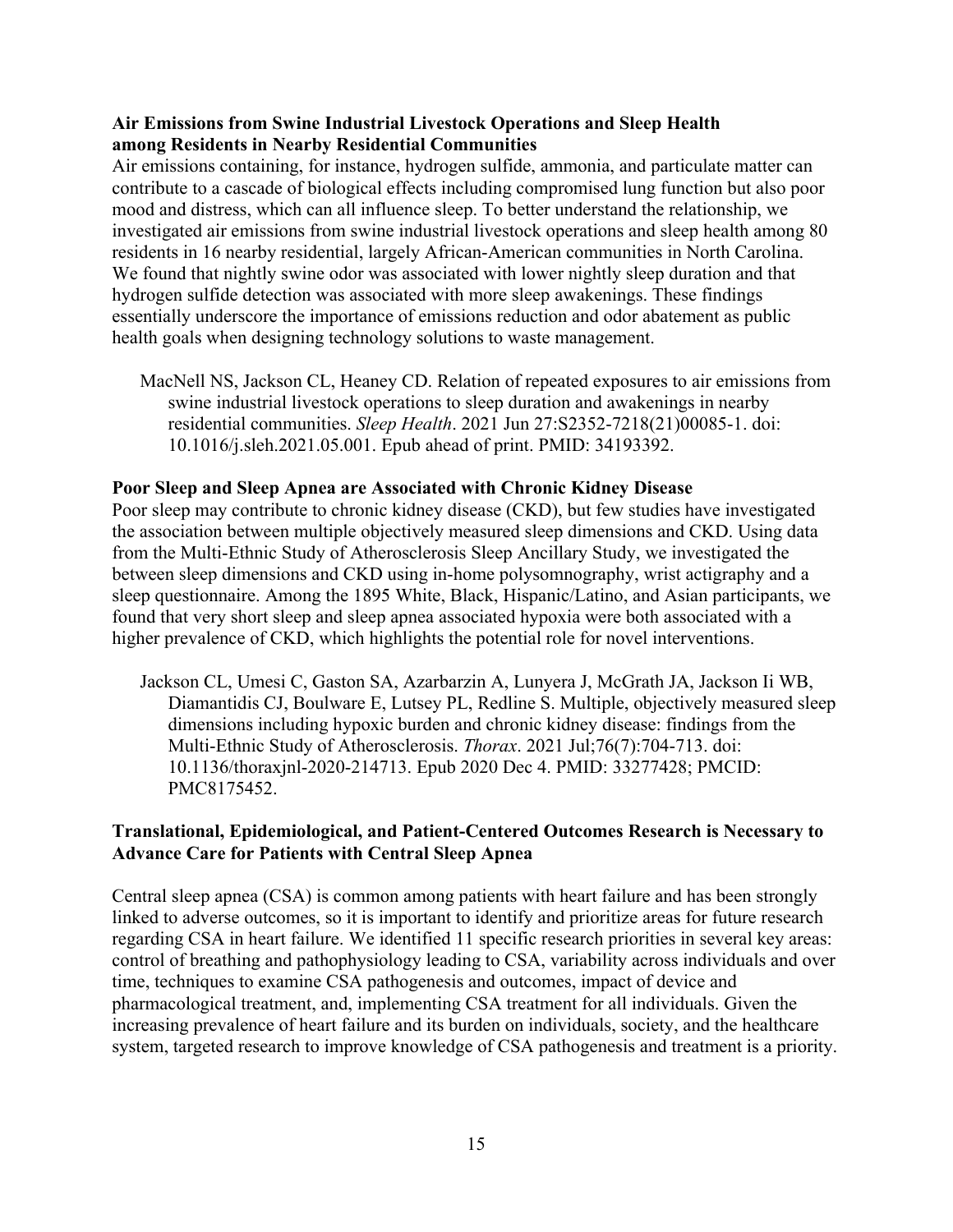Orr JE, Ayappa I, Eckert DJ, Feldman JL, Jackson CL, Javaheri S, Khayat RN, Martin JL, Mehra R, Naughton MT, Randerath WJ, Sands SA, Somers VK, Badr MS. Research Priorities for Patients with Heart Failure and Central Sleep Apnea. An Official American Thoracic Society Research Statement. *Am J Respir Crit Care Med*. 2021 Mar 15;203(6):e11-e24. doi: 10.1164/rccm.202101-0190ST. PMID: 33719931; PMCID: PMC7958519.

## **Exposome approach to Advance Health Equity**

This commentary was developed as a result of a virtual workshop hosted by the National Academies of Sciences, Engineering, and Medicine in June 2020 focused on integrating the science of aging and environmental health research. After attending a workshop hosted by the National Academies of Science, Engineering, and Medicine, we deduced that the utility of environmental aging biomarkers would be greatly reduced if they are developed without considering broader societal factors— like structural racism— that impinge on racial health equity. So, to advance health equity, a "compound" exposome approach should be widely adopted in this field of research. This should include: broadening the exposure-disease pathway across more domains, including the social exposome and neighborhood factors; increasing recruitment and retention of racially diverse study populations and researchers; and improving the use and interpretation of race through the publication and dissemination process.

Nwanaji-Enwerem JC, Jackson CL, Ottinger MA, Cardenas A, James KA, Malecki KMC, Chen JC, Geller AM, Mitchell UA. Adopting a "Compound" Exposome Approach in Environmental Aging Biomarker Research: A Call to Action for Advancing Racial Health Equity. *Environ Health Perspect*. 2021 Apr;129(4):45001. doi: 10.1289/EHP8392. Epub 2021 Apr 6. PMID: 33822649; PMCID: PMC8043128.

#### **Chromatin remodeler shapes the fate of stem cells**

NIEHS researchers have revealed how a chromatin remodeler called INO80 controls the fate of stem cells. INO80 can regulate gene activity by altering the structure of chromatin, which is a substance consisting of DNA and proteins such as histones. The researchers showed that INO80 enhances the binding of a histone protein called H2A.Z to key DNA sequences during stem cell fate transitions. This event triggers the modification of other histones and decreases the activity of nearby genes. Because INO80 and H2A.Z have been heavily implicated in development and disease, this molecular pathway may play a similar role in controlling cell fate across diverse biological contexts.

Yu H, Wang J, Lackford B, Bennett B, Li JL, Hu G. INO80 promotes H2A.Z occupancy to regulate cell fate transition in pluripotent stem cells. *Nucleic Acids Res*. 2021 Jul 9;49(12):6739-6755. doi: 10.1093/nar/gkab476. PMID: 34139016; PMCID: PMC8266661.

#### **Human ancestry affects your cell's reprogramming to pluripotency**

Human induced pluripotent stem cells (iPSCs) are pluripotent cells that are derived from adult somatic cells. iPSCs can both self-renew and be differentiated into other cell-types, enabling the generation of unique and personalized disease models. IRP researchers, led by Trevor K. Archer, Ph.D., demonstrate that genetic heterogeneity is associated with iPSC reprogramming efficiency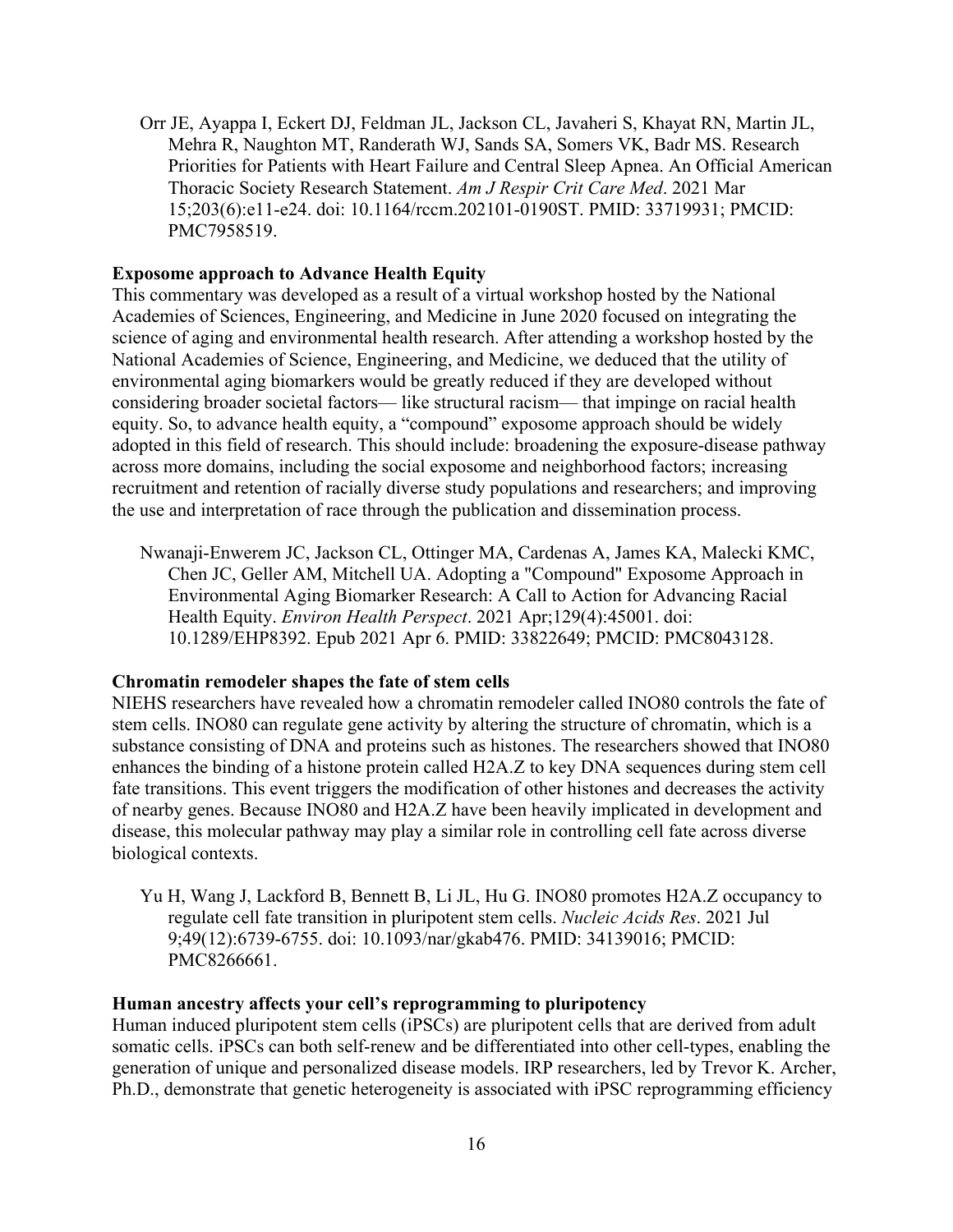as well as other dynamic biological processes, including breast cancer. The findings provide insights intro ancestry-dependent regulation of cell fate and reprogramming. Importantly, the diversity of their cohort allowed for the identification of a greater number of associated genes than would be achieved using single ancestries, highlighting the value of incorporating ancestrally diverse research models to understand and promote human health.

Bisogno LS, Yang J, Bennett BD, Ward JM, Mackey LC, Annab LA, Bushel PR, Singhal S, Schurman SH, Byun JS, Nápoles AM, Pérez-Stable EJ, Fargo DC, Gardner K, Archer TK. Ancestry-dependent gene expression correlates with reprogramming to pluripotency and multiple dynamic biological processes. *Sci Adv*. 2020 Nov 20;6(47):eabc3851. doi: 10.1126/sciadv.abc3851. PMID: 33219026; PMCID: PMC7679169.

## **Making an egg: bridges are important**

A collaboration between Dr. Diana Laird's lab from USCF and NIEHS researchers found that the bridges connecting the cells in the ovary are important in early oocyte development. They used genetic, genomic, and 3-dimensional imaging tools to show that the bridges coordinate and buffer the transition from primordial germ cells to meiotic germ cells through dilution of regulatory factors.

Soygur B, Jaszczak RG, Fries A, Nguyen DH, Malki S, Hu G, Demir N, Arora R, Laird DJ. Intercellular bridges coordinate the transition from pluripotency to meiosis in mouse fetal oocytes. *Sci Adv*. 2021 Apr 7;7(15):eabc6747. doi: 10.1126/sciadv.abc6747. PMID: 33827806; PMCID: PMC8026130.

#### **Suicide of the defective clones**

A collaboration between Dr. Diana Laird's lab from USCF and NIEHS researchers found that in fetal testis, errors in germ cells lead to programmed cell death, leaving only survival of only the high-quality gametes. Their findings explained why many germ cells are eliminated and how germline integrity is maintained during development.

Nguyen DH, Soygur B, Peng SP, Malki S, Hu G, Laird DJ. Apoptosis in the fetal testis eliminates developmentally defective germ cell clones. *Nat Cell Biol*. 2020 Dec;22(12):1423-1435. doi: 10.1038/s41556-020-00603-8. Epub 2020 Nov 16. PMID: 33199844; PMCID: PMC8389187.

## **A protein from mosquitos that inhibits viral infections**

The mosquito protein AEG12 strongly inhibits the family of viruses that cause yellow fever, dengue, West Nile, and Zika and weakly inhibits coronaviruses. AEG12 works by destabilizing the viral envelope, breaking its protective covering. Although the protein does not affect viruses that do not have an envelope, the findings could lead to therapeutics against viruses that affect millions of people around the world.

Foo ACY, Thompson PM, Chen SH, Jadi R, Lupo B, DeRose EF, Arora S, Placentra VC, Premkumar L, Perera L, Pedersen LC, Martin N, Mueller GA. The mosquito protein AEG12 displays both cytolytic and antiviral properties via a common lipid transfer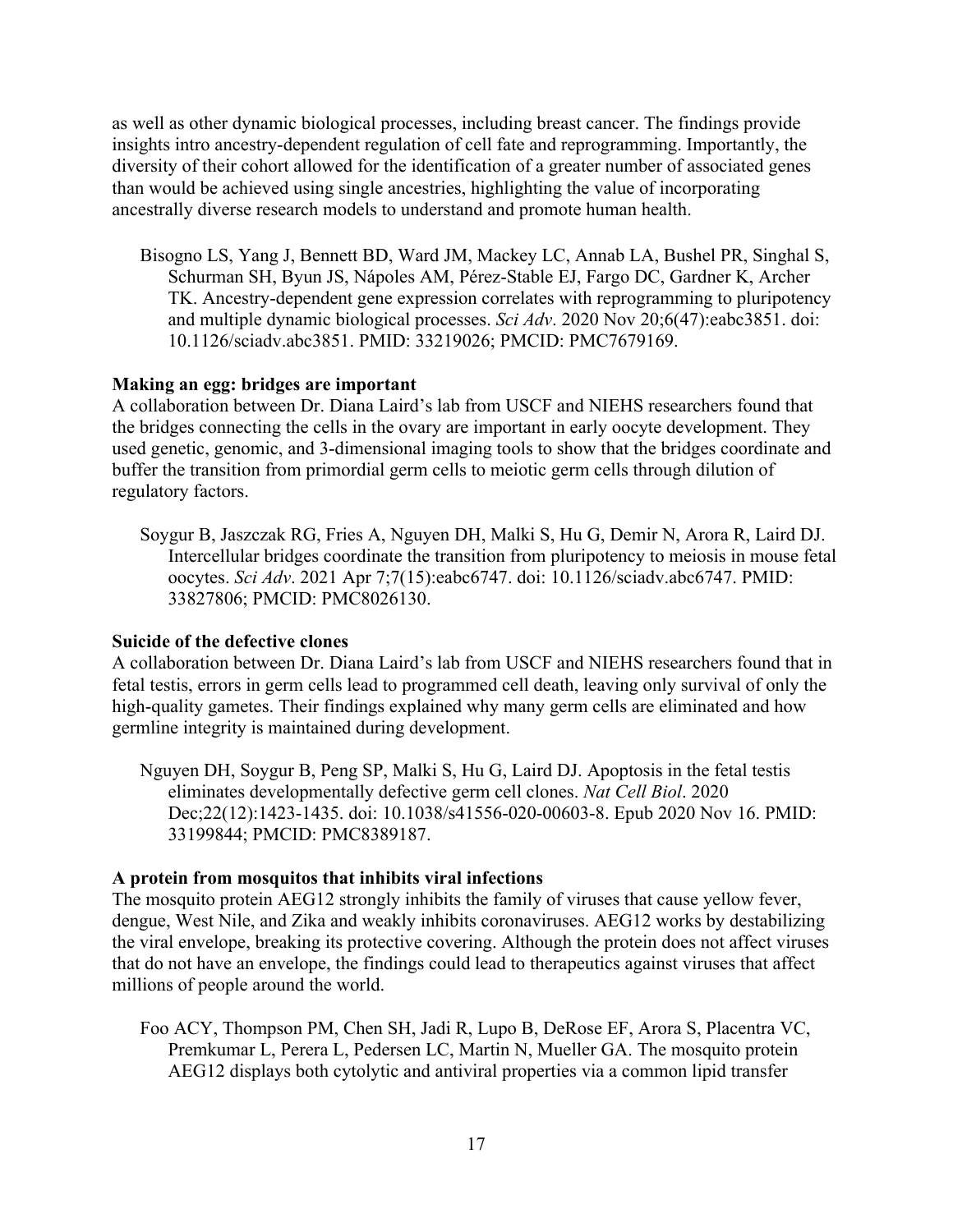mechanism. *Proc Natl Acad Sci U S A*. 2021 Mar 16;118(11):e2019251118. doi: 10.1073/pnas.2019251118. PMID: 33688047; PMCID: PMC7980415.

# **synthesis of pharmacological tools and potential therapeutics. Deciphering the mechanism of heparan sulfate recognition by sulfotransferases to improve**

Current techniques to synthesize heparan sulfates for pharmacological tools take advantage of natural proteins to generate precise sulfation modifications on heparan sulfate chains. There are 7 isoforms of 3-O sulfotransferases (3OST), some of which have different specificities. For example, 3OST-1 produces anticoagulant heparan sulfate while 3OST-3 can be used to produce HS that blocks herpes simplex one viral entry. In this study, we solved crystal structures of 3OST-3 with heparan sulfate and identified specificity differences between 3OST-1 and also discovered a mode of substrate/product inhibition, the knowledge of which should improve production of heparan sulfate biological tools and therapeutic design.

Wander R, Kaminski AM, Xu Y, Pagadala V, Krahn JM, Pham TQ, Liu J, Pedersen LC. Deciphering the substrate recognition mechanisms of the heparan sulfate 3-Osulfotransferase-3. *RSC Chem Biol*. 2021 May 28;2(4):1239-1248. doi: 10.1039/d1cb00079a. PMID: 34458837; PMCID: PMC8341778.

## **Polymerase γ efficiently replicates through many natural template barriers but stalls at a specific G-rich sequence**

NIEHS intramural investigators have determined that most DNA secondary structures are not an impediment to mitochondrial DNA replication. However, they did discover that a G-rich quadruplex structure at the Heavy Strand Promoter for transcription causes the mitochondrial replisome to stall. This site is also an initiation site for a large mitochondrial DNA deletion of 3985 base pairs that is identified in several mitochondrial patients with progressive external ophthalmoplegia. The presence of this deletion in humans correlates with UV exposure, and the NIEHS researchers found that efficiency of polymerase  $\gamma$  DNA synthesis is reduced after this Gquadruplex is exposed to Ultraviolet light.

Sullivan ED, Longley MJ, Copeland WC. Polymerase γ efficiently replicates through many natural template barriers but stalls at the HSP1 quadruplex. *J Biol Chem*. 2020 Dec 18;295(51):17802-17815. doi: 10.1074/jbc.RA120.015390. PMID: 33454015; PMCID: PMC7762954.

## **Even skin shielded from sun shows genome-wide DNA changes from UV light in white and in Black individuals**

Paper describes accurate measurements of the various types of somatic genome changes that we found in skin fibroblasts and melanocytes from 21 donors ranging in ages from 25 to 79 years, which allowed to distinguish age related from age independent changes. The cohort contains both white and African American donors, allowing an estimation of the impacts of skin color on mutagenesis. The study revealed the complete spectrum and determined the range of somatic genome changes and their etiologies in healthy human skin fibroblasts and melanocytes and highlighted molecular mechanisms underlying these changes. This introduces a base line for defining disease levels of genome instability in skin.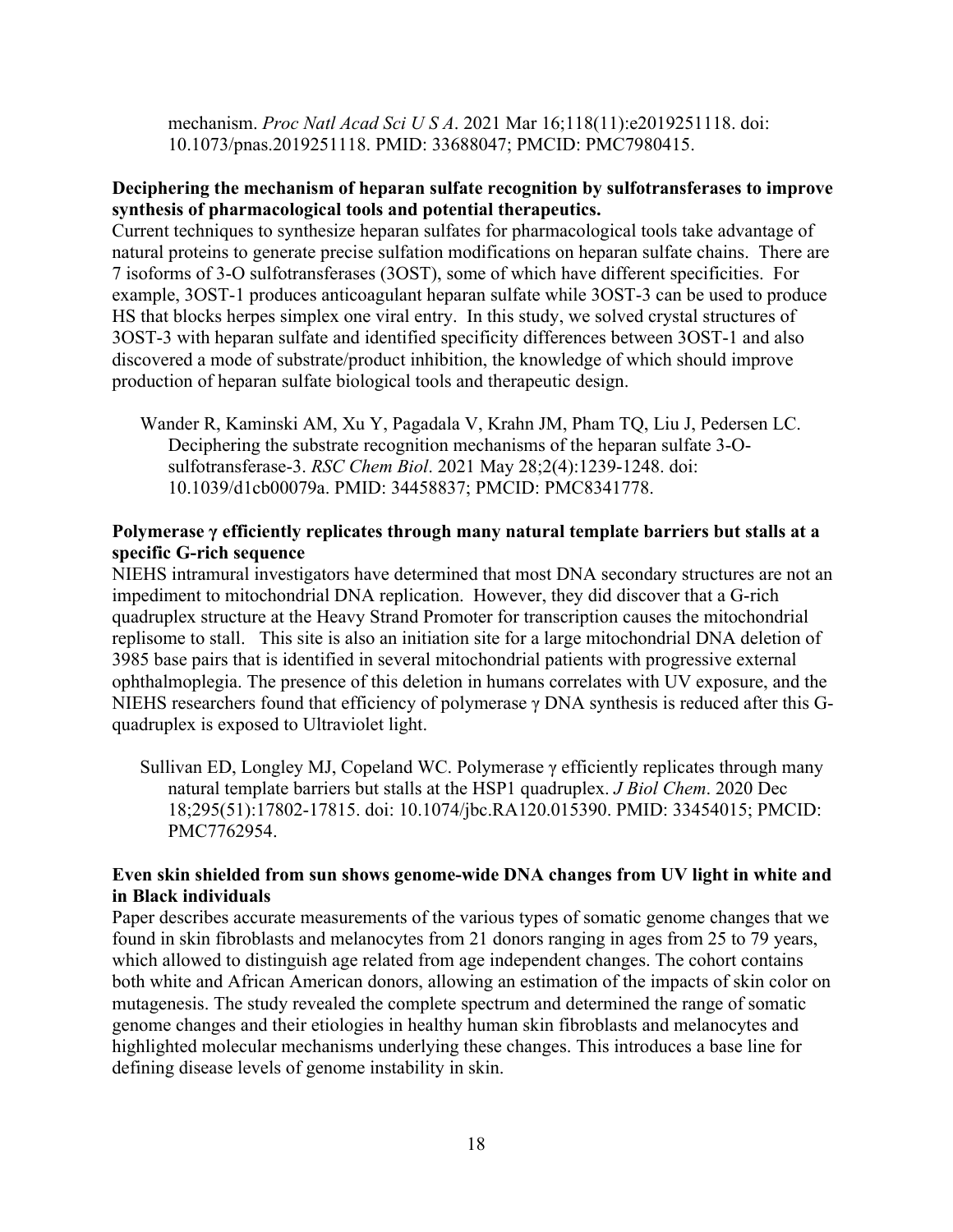Saini N, Giacobone CK, Klimczak LJ, Papas BN, Burkholder AB, Li JL, Fargo DC, Bai R, Gerrish K, Innes CL, Schurman SH, Gordenin DA. UV-exposure, endogenous DNA damage, and DNA replication errors shape the spectra of genome changes in human skin. *PLoS Genet*. 2021 Jan 14;17(1):e1009302. doi: 10.1371/journal.pgen.1009302. PMID: 33444353; PMCID: PMC7808690.

# **LIG1 syndrome mutations remodel a cooperative network of ligand binding interactions to compromise ligation efficiency**

Human DNA ligase I (LIG1) is the main replicative ligase and it also seals DNA breaks to complete DNA repair and recombination pathways. Immune compromised patients harbor hypomorphic LIG1 alleles that compromise LIG1 activity through poorly defined mechanisms. To understand the molecular basis of LIG1 syndrome mutations, we determined high resolution X-ray structures and performed systematic biochemical characterization of LIG1 mutations. Our results unveil a network of plastic DNA-LIG1 interactions that connect DNA substrate engagement with productive binding of Mg2+ cofactors for catalysis, and suggest that disease pathology of LIG1 syndrome could be modulated by Mg2+ levels.

Jurkiw TJ, Tumbale PP, Schellenberg MJ, Cunningham-Rundles C, Williams RS, O'Brien PJ. LIG1 syndrome mutations remodel a cooperative network of ligand binding interactions to compromise ligation efficiency. *Nucleic Acids Res*. 2021 Feb 22;49(3):1619-1630. doi: 10.1093/nar/gkaa1297. PMID: 33444456; PMCID: PMC7897520.

## **Extrinsic Proofreading ensures DNA is replicated with incredibly high accuracy**

The most accurate process occurring in biology is the replication of its genetic material, DNA. This high accuracy prevents mutations in DNA that can cause diseases in humans. We have demonstrated that one of the major processes responsible for the high fidelity of replication is the ability of one of the three major replicases to remove mismatches base pairs made by it or its partners. This occurs by binding the mismatched base directly to DNA polymerase delta's exonuclease active site and removing the mismatch to prevent mutations. Failure of such "extrinsic" proofreading of replication errors may lead to the mutations that cause diseases such as cancer.

Zhou Z, Lujan SA and Kunkel TA. Extrinsic proofreading by DNA polymerase d contributes to replication fidelity in yeast. *Nature Structural Molecular Biology*, 2021 in press.

## **How cells achieve high accuracy of DNA replication**

The accuracy of DNA replication is a crucial factor for the mechanisms by which cells and organisms produce mutations. To gain understanding in this area we are studying the accuracy (fidelity) of DNA replication in the bacterium Escherichia coli, which is a useful model system for these questions. The bacterial chromosome is replicated by the DNA polymerase III holoenzyme (HE), whose accuracy we have studies in detail. In particular, we have discovered that the two DNA strands are not replicated with the same accuracy. Specifically, the lagging strand is replicated more accurately than the leading strand. We have also deciphered the entire genome sequence of an E. coli strain important for biotechnical applications. We have also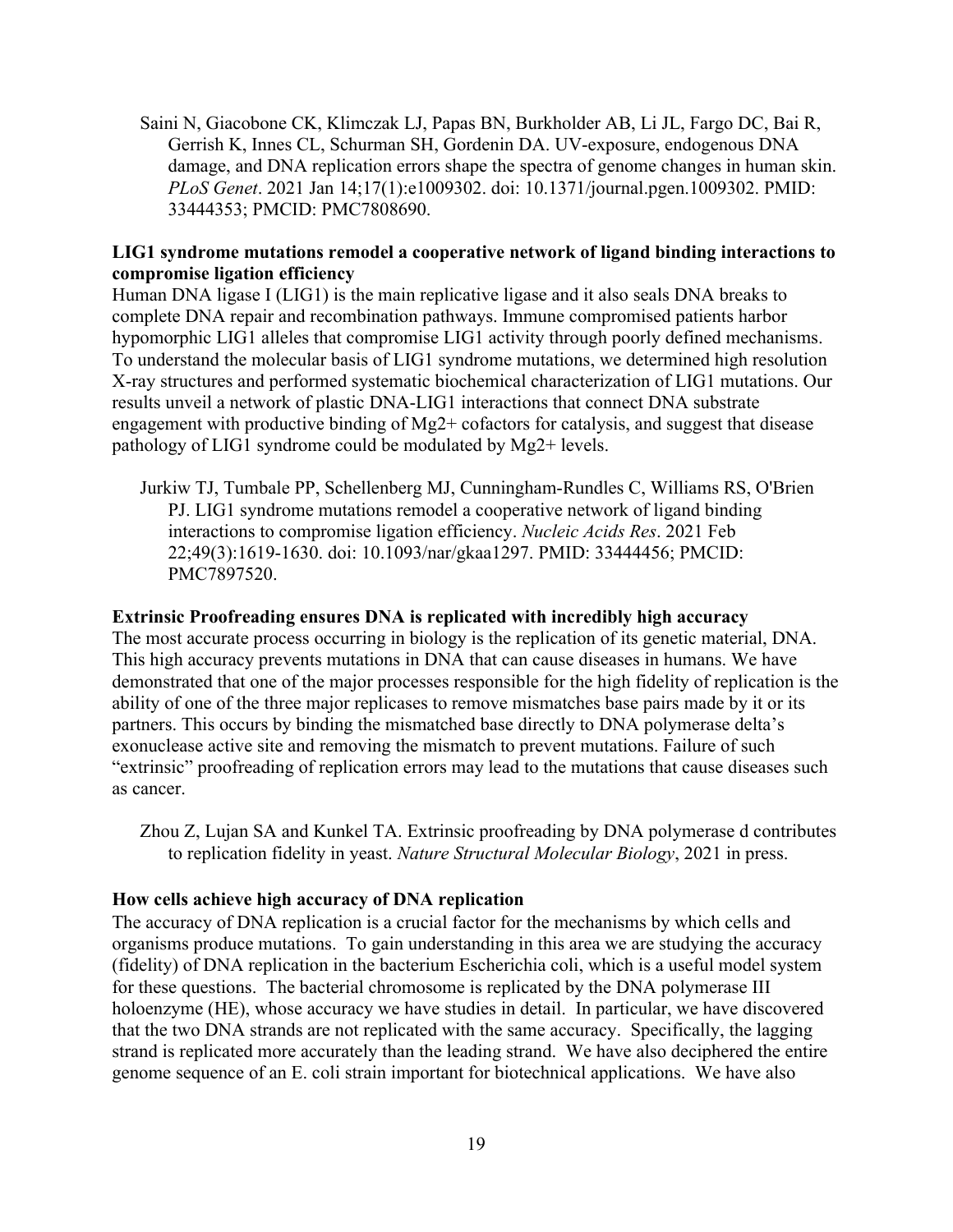investigated the structures of several dGTPase enzymes important for DNA replication accuracy by means of their effect on the DNA precursor concentrations.

- Bouvette J, Liu HF, Du X, Zhou Y, Sikkema AP, da Fonseca Rezende E Mello J, Klemm BP, Huang R, Schaaper RM, Borgnia MJ, Bartesaghi A. Beam image-shift accelerated data acquisition for near-atomic resolution single-particle cryo-electron tomography. *Nat Commun*. 2021 Mar 30;12(1):1957. doi: 10.1038/s41467-021-22251-8. PMID: 33785757; PMCID: PMC8009872.
- Bhawsinghka N, Glenn KF, Schaaper RM. Complete Genome Sequence of Escherichia coli BL21-AI. *Microbiol Resour Announc*. 2020 Mar 5;9(10):e00009-20. doi: 10.1128/MRA.00009-20. PMID: 32139577; PMCID: PMC7171200.

# **Reversal of drug-resistance during the treatment of human cancers induced by a unique nitric oxide donor, NCX-4040**

Development of resistance to chemotherapeutics during the treatment of human cancers is a serious problem in the clinic, resulting in a poor treatment outcome and survival. Overexpression of ABC efflux proteins (e.g., P-gp/ABCB1, BCRP/ABCG2 and MRP/ABCC1) on the tumor cell membrane is implicated to be one of the main mechanisms for this clinical resistance. Our recent studies indicate that nitric oxide (NO), inhibits ATPase functions of ABC transporters, resulting in reversal of resistance to various anticancer drugs. In this study we have found that nitric oxide and/or active metabolite(s) generated from NCX4040, a nitric oxide donor, inhibited ABC transporter activities by inhibiting their ATPase functions causing reversal of both adriamycin and topotecan resistance in human MDR tumor cells and significantly enhanced drug accumulations in MDR tumor cells. Our studies strongly suggest that tumor specific nitric oxide donors that deliver high amounts of nitric oxide and reactive species to clinical resistant tumors may be extremely useful in treating human tumors overexpressing ABC transporters, including cancer stem cells.

Sinha BK, Perera L, Cannon RE. NCX-4040, a Unique Nitric Oxide Donor, Induces Reversal of Drug-Resistance in Both ABCB1- and ABCG2-Expressing Multidrug Human Cancer Cells. *Cancers (Basel).* 2021 Apr 2;13(7):1680. doi: 10.3390/cancers13071680. PMID: 33918289; PMCID: PMC8038154.

# **Identification of a new regulator associated of intraocular pressure and human glaucoma**

Chronically elevated intraocular pressure (IOP) is the major risk factor of glaucoma, a leading cause of blindness. Dysfunction of the ocular structure, referred to as trabecular meshwork (TM), which controls the outflow of fluid from the anterior chamber, is the major cause of elevated IOP. We showed that deficiency in the transcription factor GLIS1 causes progressive degeneration of the TM, leading to inefficient drainage from the anterior chamber and elevated IOP. We further established an association between changes in the GLIS1 gene and glaucoma in humans. Our study identifies GLIS1 as a critical regulator of TM maintenance, fluid drainage, and IOP, and a role in human glaucoma. GLIS1 regulates trabecular meshwork function and intraocular pressure and is associated with glaucoma in humans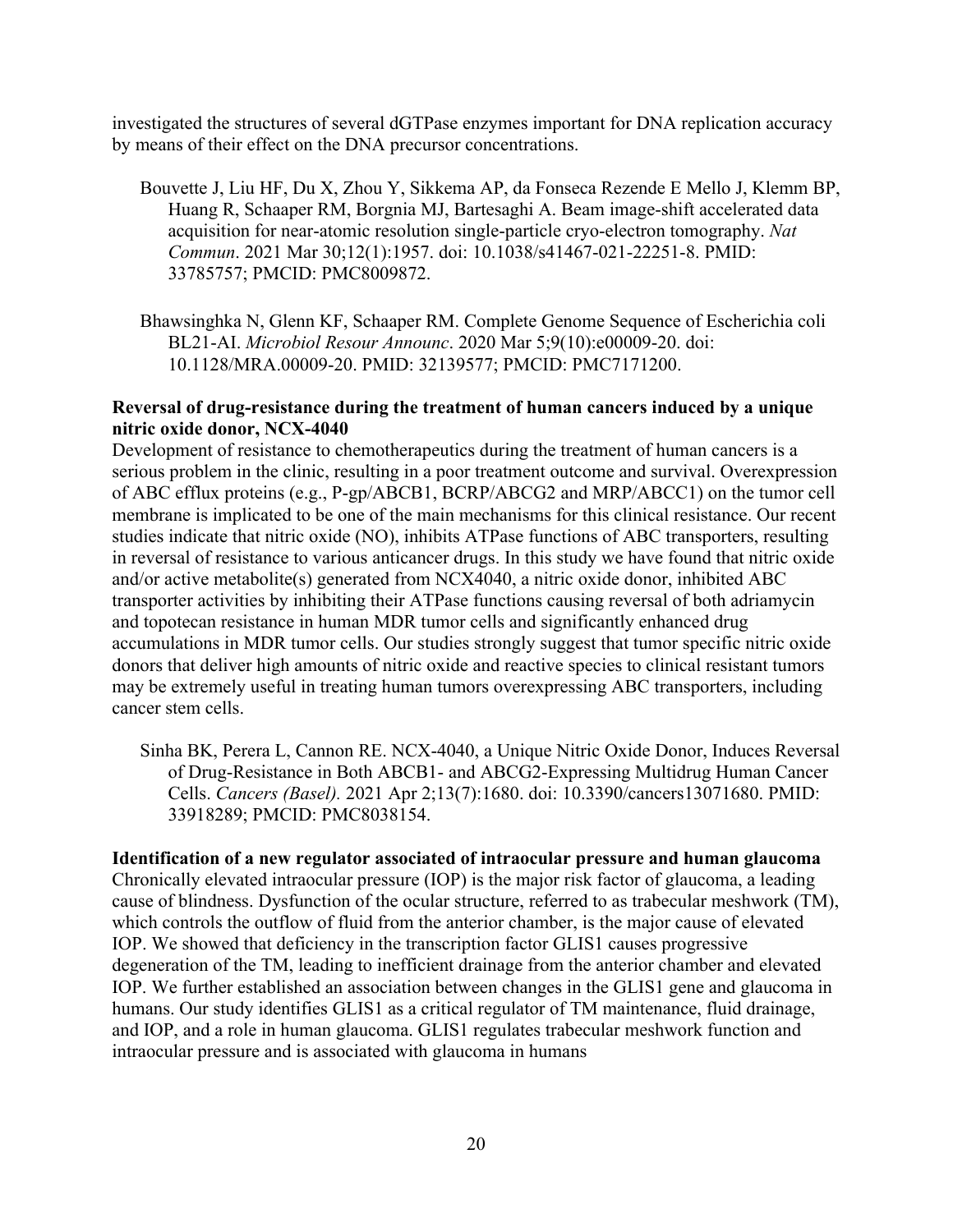Nair KS, Srivastava C, Brown RV, Koli S, Choquet H, Kang HS, Kuo YM, Grimm SA, Sutherland C, Badea A, Johnson GA, Zhao Y, Yin J, Okamoto K, Clark G, Borrás T, Zode G, Kizhatil K, Chakrabarti S, John SWM, Jorgenson E, Jetten AM. GLIS1 regulates trabecular meshwork function and intraocular pressure and is associated with glaucoma in humans. *Nat Commun*. 2021 Aug 12;12(1):4877. doi: 10.1038/s41467-021-25181-7. PMID: 34385434; PMCID: PMC8361148.

#### **Deficient quality control of mitochondria causes autoimmune disease**

which this occurs. Mitochondrial abnormalities have been noted in lupus, but the causes and consequences are obscure. Polymorphisms in IRGM and other genes that regulate autophagy, a process whereby cells clear damaged mitochondria and other organelles, have been implicated in autoimmune disease. In a paper published in Nature Immunology, NIEHS Investigators report that mice deleted for Irgm1, the homologous gene for human IRGM, have autoimmune disease caused by uncontrolled type I interferon. The Investigators show that this occurs due to defective autophagic clearance of mitochondria, which leads to activation of the innate immune system by uncleared mitochondrial DNA. Taken together, this report identifies failure of mitochondrial quality control as a fundamental cause of autoimmune disease, and outlines the mechanisms by

Rai P, Janardhan KS, Meacham J, Madenspacher JH, Lin WC, Karmaus PWF, Martinez J, Li QZ, Yan M, Zeng J, Grinstaff MW, Shirihai OS, Taylor GA, Fessler MB. IRGM1 links mitochondrial quality control to autoimmunity. *Nat Immunol*. 2021 Mar;22(3):312-321. doi: 10.1038/s41590-020-00859-0. Epub 2021 Jan 28. PMID: 33510463; PMCID: PMC7906953.

#### **Breaking the feedback loop of allergic asthma**

NIEHS researchers and their collaborators at NIDDK have identified target molecules that increase the severity of inflammation in an animal model of asthma. The scientists found that a nucleotide sugar, uridine diphosphate-glucose (UDP-G), is released into the airway upon allergen inhalation. By binding to its receptor, P2Y14R, on eosinophils, UDP-G promotes the recruitment of those cells to the airway, which in turn promotes the release of more UDP-G. Antagonists of P2Y14R broke this positive feedback loop, thereby diminishing inflammation and airway hyperresponsiveness, two salient features of asthma. These findings suggest that antagonists of P2Y14R might also be an effective strategy to control allergy-induced asthma in humans.

Karcz TP, Whitehead GS, Nakano K, Nakano H, Grimm SA, Williams JG, Deterding LJ, Jacobson KA, Cook DN. UDP-glucose and P2Y14 receptor amplify allergen-induced airway eosinophilia. *J Clin Invest*. 2021 Apr 1;131(7):e140709. doi: 10.1172/JCI140709. PMID: 33792561; PMCID: PMC8011887.

#### **Albuminuria is a Predictor of Respiratory Disease Mortality**

Chronic lower respiratory disease (CLRD) as well as influenza virus infection and pneumonia are major public health concerns. CLRD affects 1 in 12 people worldwide and has progressed from the fourth to the third leading cause of death over the past two decades. Albuminuria is a well-known marker of renal impairment but can also indicate endothelial dysfunction reflecting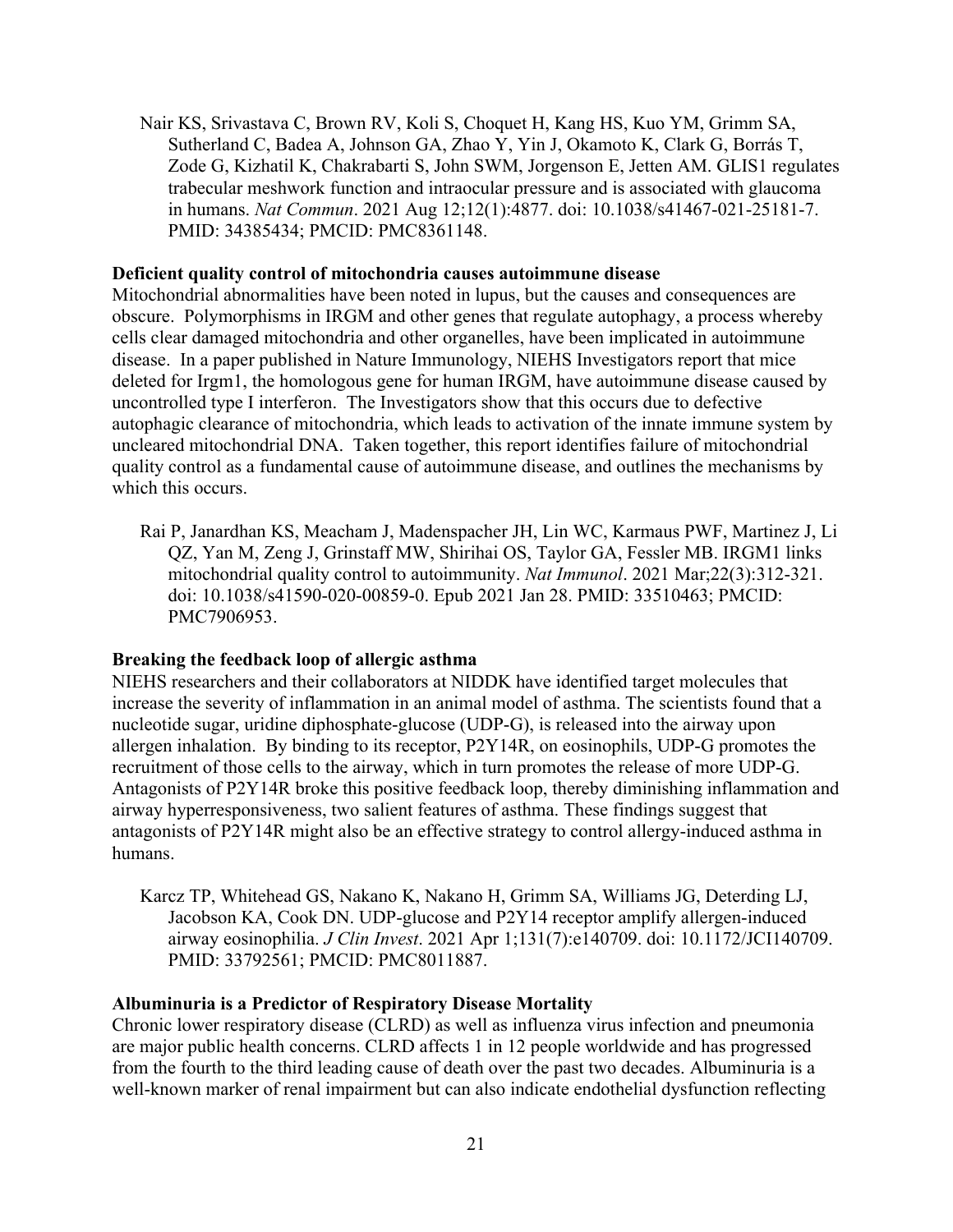systemic vascular damage and has been shown to co-occur with increased capillary permeability. Recent evidence suggests that endothelial dysfunction plays an important role in the pathogenesis of COPD and severe influenza infection. This nationally representative study suggests for the first time that elevated albuminuria is associated with subsequent mortality from CLRD and from influenza and pneumonia, independent of diabetes or chronic kidney disease. After adjusting for covariates, including all comorbidities, a 10-fold increase in albuminuria was associated with an 88% higher mortality risk from CLRD. Likewise, a 10-fold increase in albuminuria was associated with a 103% increase in mortality risk from influenza and pneumonia.

Mendy A, Salo PM, Wilkerson J, Feinstein L, Fessler MB, Thorne PS, Zeldin DC. Albuminuria as a Predictor of Mortality from Chronic Lower Respiratory Disease and from Influenza and Pneumonia. *Ann Am Thorac Soc*. 2021 May 12. doi: 10.1513/AnnalsATS.202009-1226RL. Epub ahead of print. PMID: 33979561.

## **Role of EPHX3 in Skin Barrier Function**

The mammalian epoxide hydrolase 3 (EPHX3) is known to efficiently hydrolyze the linoleate epoxides 9,10-epoxyoctadecamonoenoic acid (EpOME) and epoxyalcohol 9R,10R-trans-epoxy-11E-13R-hydroxy-octadecenoate to corresponding diols and triols in vitro, respectively. We examined the physiological relevance of EPHX3 to hydrolysis of both substrates in vivo. Ephx3−/− mice show no deficiency in EpOME-derived plasma diols, discounting a role for EPHX3 in their formation, whereas epoxyalcohol-derived triols esterified in acylceramides of the epidermal 12R-lipoxygenase pathway are reduced. Although the Ephx3−/− pups appear normal, measurements of transepidermal water loss detected a modest increase compared with the wildtype or heterozygote mice, reflecting a skin barrier impairment that was not evident in the knockouts of EPHX1/microsomal epoxide hydrolase EPHX2/soluble epoxide hydrolase. This barrier phenotype in the Ephx3−/− pups was associated with a significant decrease in the covalently bound ceramides in the epidermis, indicating a corresponding structural impairment in the integrity of the water barrier. Our findings also identify a functional role for EPHX3 in transformation of a naturally esterified epoxide substrate, pointing to its potential contribution in other tissues.

Edin ML, Yamanashi H, Boeglin WE, Graves JP, DeGraff LM, Lih FB, Zeldin DC, Brash AR. Epoxide hydrolase 3 (Ephx3) gene disruption reduces ceramide linoleate epoxide hydrolysis and impairs skin barrier function. *J Biol Chem*. 2021 Jan-Jun;296:100198. doi: 10.1074/jbc.RA120.016570. Epub 2021 Jan 21. PMID: 33334892; PMCID: PMC7948417.

## **Rescue of synaptic plasticity in Rett syndrome model mice**

Perineuronal nets (PNNs), a specialized form of extracellular matrix, are abnormal in the human brain of Rett syndrome (RTT). We previously reported that PNNs function to restrict synaptic plasticity in hippocampal area CA2, which is unusually resistant to long-term potentiation (LTP) and has been linked to social learning in mice. Here we identified a novel window of plasticity in CA2 that is disrupted in a mouse model of RTT (Mecp2-null), where we found PNNs to develop precociously and remain elevated. Further, we provided evidence that LTP could be induced at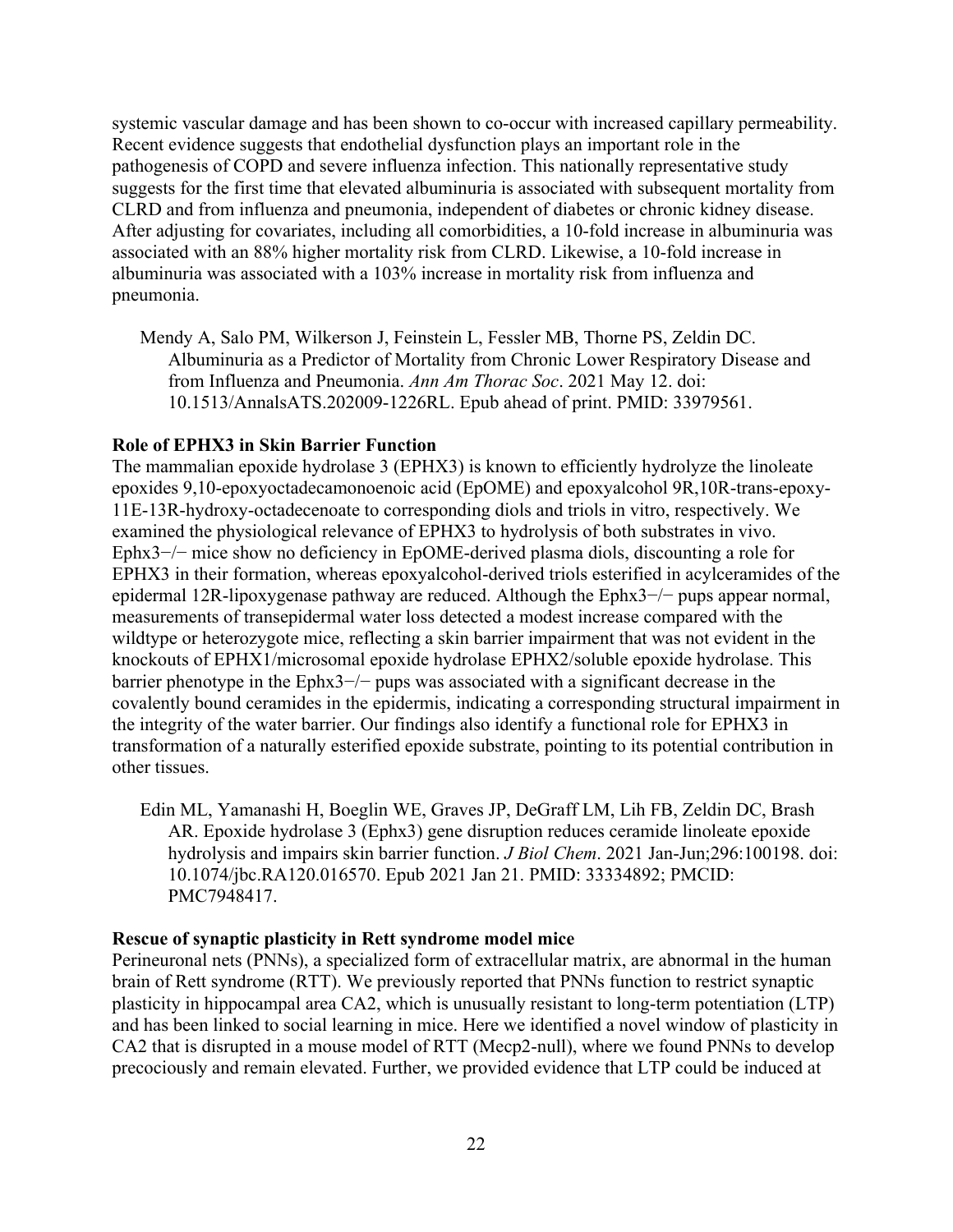CA2 synapses after degrading PNNs in Mecp2-null hippocampus and that CA2 PNNs are negatively regulated by neuronal activity.

Carstens KE, Lustberg DJ, Shaughnessy EK, McCann KE, Alexander GM, Dudek SM. Perineuronal net degradation rescues CA2 plasticity in a mouse model of Rett syndrome. *J Clin Invest*. 2021 Aug 16;131(16):e137221. doi: 10.1172/JCI137221. PMID: 34228646; PMCID: PMC8363283.

# **Scientists create new genetically encoded fluorescent sensors for measuring dopamine levels in the brain**

Researchers at the NIEHS and their collaborators at NYU and Peking University created a series of genetically encoded fluorescent sensors for measuring dopamine levels in the brain of live animals. Aberrant signaling of dopamine, a neurotransmitter involved in motor control, learning and memory, and emotion control, has been linked to a host of psychiatric and neurological disorders, such as schizophrenia and Parkinson's disease. The newly developed sensors will help scientists better understand these conditions in animal models.

Sun F, Zhou J, Dai B, Qian T, Zeng J, Li X, Zhuo Y, Zhang Y, Wang Y, Qian C, Tan K, Feng J, Dong H, Lin D, Cui G, Li Y. Next-generation GRAB sensors for monitoring dopaminergic activity in vivo. *Nat Methods*. 2020 Nov;17(11):1156-1166. doi: 10.1038/s41592-020-00981-9. Epub 2020 Oct 21. PMID: 33087905; PMCID: PMC7648260.

# **NIEHS researchers identify cells involved in development of the external genitalia**

The Reproductive Developmental Biology Group at NIEHS found that the external genitalia of male and female mice begin exhibiting different cell populations early in fetal development. We made the discovery by examining the cells that give rise to the male penis and female clitoris. We also found that the genes that respond to androgen hormones, such as testosterone, in males and estrogens in females undergo changes that are sex specific. Identifying different cell populations within the developing penis may help scientists find ways to understand the causes of some external genitalia birth defects that occur in human males. This research was published in Proceedings for the National Academy of Sciences in 2021.

Amato CM, Yao HH. Developmental and sexual dimorphic atlas of the prenatal mouse external genitalia at the single-cell level. *Proc Natl Acad Sci U S A*. 2021 Jun 22;118(25):e2103856118. doi: 10.1073/pnas.2103856118. Epub 2021 Jun 21. PMID: 34155146; PMCID: PMC8237666.

**Appropriate Timing of Birth is Dependent on the Isoforms of the Progesterone Receptor**  Preterm birth occurs in 10% of pregnancies and imparts a significant health risk to the Moher and child. The progesterone receptor regulates all aspects of pregnancy including the ability of the uterine muscles, the myometrium to relax while the fetus grows and contract during birth. The receptor consists of two isoforms, the shorter A isoform and the longer B isoform. Mice where generated which express either the A of B isoform in the myometrium. This results show that these isoforms had opposite actions. With the B isoform preventing muscle contraction while the A isoform promoted contraction. This is in vivo proof the ratio of thee two isoforms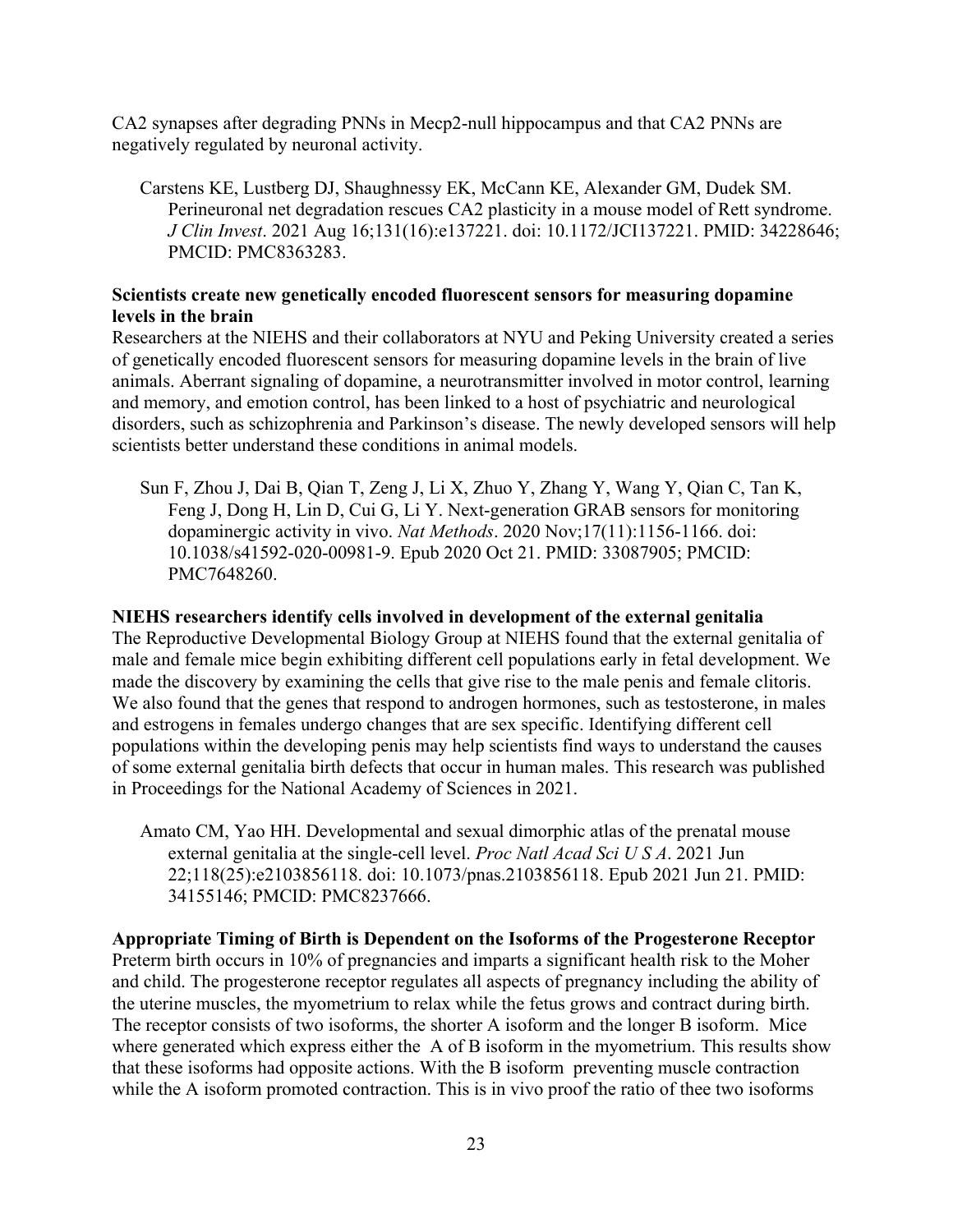development of tools to prevent preterm birth are critical in ensuring fetal birth occurs at the appropriate time and may add insight to the

Peavey MC, Wu SP, Li R, Liu J, Emery OM, Wang T, Zhou L, Wetendorf M, Yallampalli C, Gibbons WE, Lydon JP, DeMayo FJ. Progesterone receptor isoform B regulates the Oxtr-Plcl2-Trpc3 pathway to suppress uterine contractility. *Proc Natl Acad Sci U S A*. 2021 Mar 16;118(11):e2011643118. doi: 10.1073/pnas.2011643118. PMID: 33707208; PMCID: PMC7980420.

# **Identification of a Kinase that Regulates Endometrial Health**

With no lysine kinase, WNK1, was shown to be expressed in the endometrium of women and mice. Ablation of WNK1 resulted in mice with uterine disease, endometrial hypoplasia and adenomyosis as a well as reduced fertility. The reduced fertility was due to alteration in the timing of the uterus achieving the ability to allow appropriate embryo implantation. This Kinase is a potential diagnostic and therapeutic target to treat uterine diseases and recurrent pregnancy loss.

Chi RA, Wang T, Huang CL, Wu SP, Young SL, Lydon JP, DeMayo FJ. WNK1 regulates uterine homeostasis and its ability to support pregnancy*. JCI Insight*. 2020 Nov 19;5(22):e141832. doi: 10.1172/jci.insight.141832. PMID: 33048843; PMCID: PMC7710275.

# **Altered Progesterone Receptor Expression Promotes Hormone Dependent Ovarian Cancer.**

ovarian cancer. Progesterone acting through it's receptor, the progesterone receptor regulate s many female reproductive functions including ovulation . Mice where generated with deregulate expression of the progesterone receptor . These mice developed ovarian tumors. Analysis of the gene expression signatures of these tumors revealed pathways in common with human ovarian cancers. This mouse model will serve a means of identifying the role of hormone signaling in

Wetendorf M, Li R, Wu SP, Liu J, Creighton CJ, Wang T, Janardhan KS, Willson CJ, Lanz RB, Murphy BD, Lydon JP, DeMayo FJ. Constitutive expression of progesterone receptor isoforms promotes the development of hormone-dependent ovarian neoplasms. *Sci Signal*. 2020 Oct 6;13(652):eaaz9646. doi: 10.1126/scisignal.aaz9646. PMID: 33023986.

# **Specificity and Dynamics of a SARS-CoV-2 Nuclease**

SARS-CoV-2 is the virus responsible for the current Covid-19 global pandemic which has infected millions worldwide. Nsp15 is a viral endoribonuclease found in all coronaviruses that processes viral RNA to prevent detection by the host immune system. Nsp15 is a promising antiviral target, however how it cuts RNA is poorly understood. Through the combination of cryo-EM, mass-spectrometry, biochemistry, and molecular dynamics the Stanley Lab determined how Nsp15 recognizes and cleavages viral RNA. The Nsp15 active contains several conserved residues important for uridine specificity and catalysis.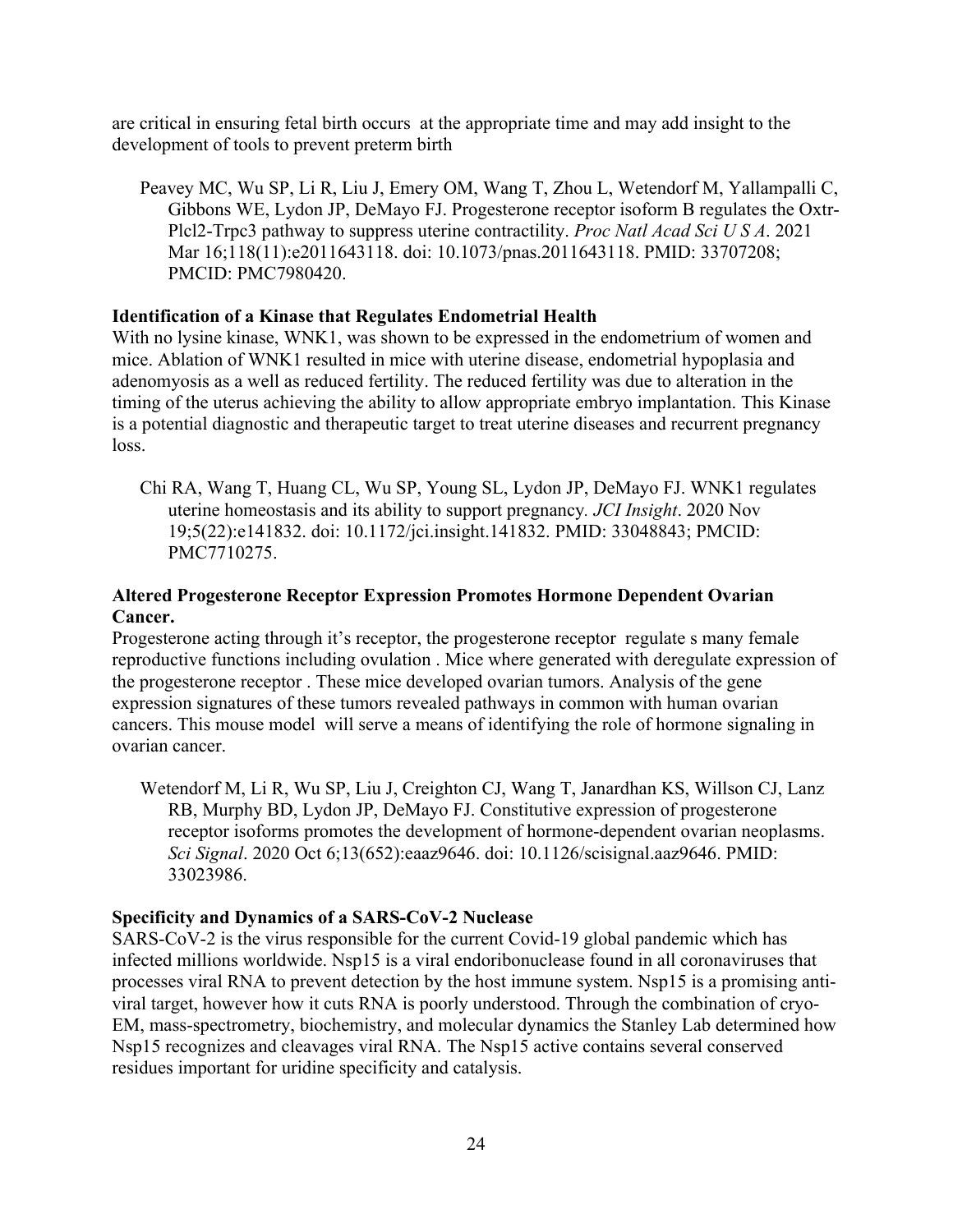Pillon MC, Frazier MN, Dillard LB, Williams JG, Kocaman S, Krahn JM, Perera L, Hayne CK, Gordon J, Stewart ZD, Sobhany M, Deterding LJ, Hsu AL, Dandey VP, Borgnia MJ, Stanley RE. Cryo-EM structures of the SARS-CoV-2 endoribonuclease Nsp15 reveal insight into nuclease specificity and dynamics. *Nat Commun*. 2021 Jan 27;12(1):636. doi: 10.1038/s41467-020-20608-z. PMID: 33504779; PMCID: PMC7840905.

## **SARS-CoV-2 Nsp15 is Mad for U**

therapeutics. Nsp15 is a viral endoribonuclease from SARS-CoV2 that specifically cuts viral RNA 3' of uridines. Cleavage of the viral RNA by Nsp15 prevents the accumulation of dsRNA and blocks activation of host immune sensors. Aside from its specificity for cleaving uridines, it was unknown if Nsp15 has any additional substrate preferences. The Stanley Lab determined atomic resolution structures of Nsp15 bound to RNA in pre and post cleavage states. The structures along with a series of biochemical assays revealed the molecular details of how Nsp15 recognizes viral RNA and will hopefully aid in the design of urgently needed anti-viral

Frazier MN, Dillard LB, Krahn JM, Perera L, Williams JG, Wilson IM, Stewart ZD, Pillon MC, Deterding LJ, Borgnia MJ, Stanley RE. Characterization of SARS2 Nsp15 nuclease activity reveals it's mad about U. *Nucleic Acids Res*. 2021 Aug 17:gkab719. doi: 10.1093/nar/gkab719. Epub ahead of print. PMID: 34403466.

## **A single metabolic enzyme supervises cancer cell proliferation**

cancer treatment. We have uncovered the detailed mechanism by which a single metabolic enzyme, PPIP5K, can directly regulate multiplication of tumor cells. The study helps to understand the metabolic reprogramming required for multiplication of tumor cells and identifies new potential targets for

Gu C, Liu J, Liu X, Zhang H, Luo J, Wang H, Locasale JW, Shears SB. Metabolic supervision by PPIP5K, an inositol pyrophosphate kinase/phosphatase, controls proliferation of the HCT116 tumor cell line. *Proc Natl Acad Sci U S A*. 2021 Mar 9;118(10):e2020187118. doi: 10.1073/pnas.2020187118. PMID: 33649228; PMCID: PMC7958180.

## **Targeting a calcium channel opens up new approach for development of immunosuppressants**

Ca2+ entry through Orai1 channels activates the NFAT transcription factors, which increase expression of pro-inflammatory cytokines. Here, we show that NFAT1 is tethered directly to the scaffolding protein AKAP79 (A-kinase anchoring protein 79) which, in turn, associates with a stretch of amino acids on the N-terminus of the channel. Interfering with Orai1-AKAP79 interaction suppresses cytokine production, leaving other Ca2+ channel functions intact. Our results reveal the mechanistic basis for how a widely expressed Ca2+ channel is able to activate a vital transcription pathway and identify an approach for generation of immunosuppressant drugs.

Kar P, Lin YP, Bhardwaj R, Tucker CJ, Bird GS, Hediger MA, Monico C, Amin N, Parekh AB. The N terminus of Orai1 couples to the AKAP79 signaling complex to drive NFAT1 activation by local Ca2+ entry. *Proc Natl Acad Sci U S A*. 2021 May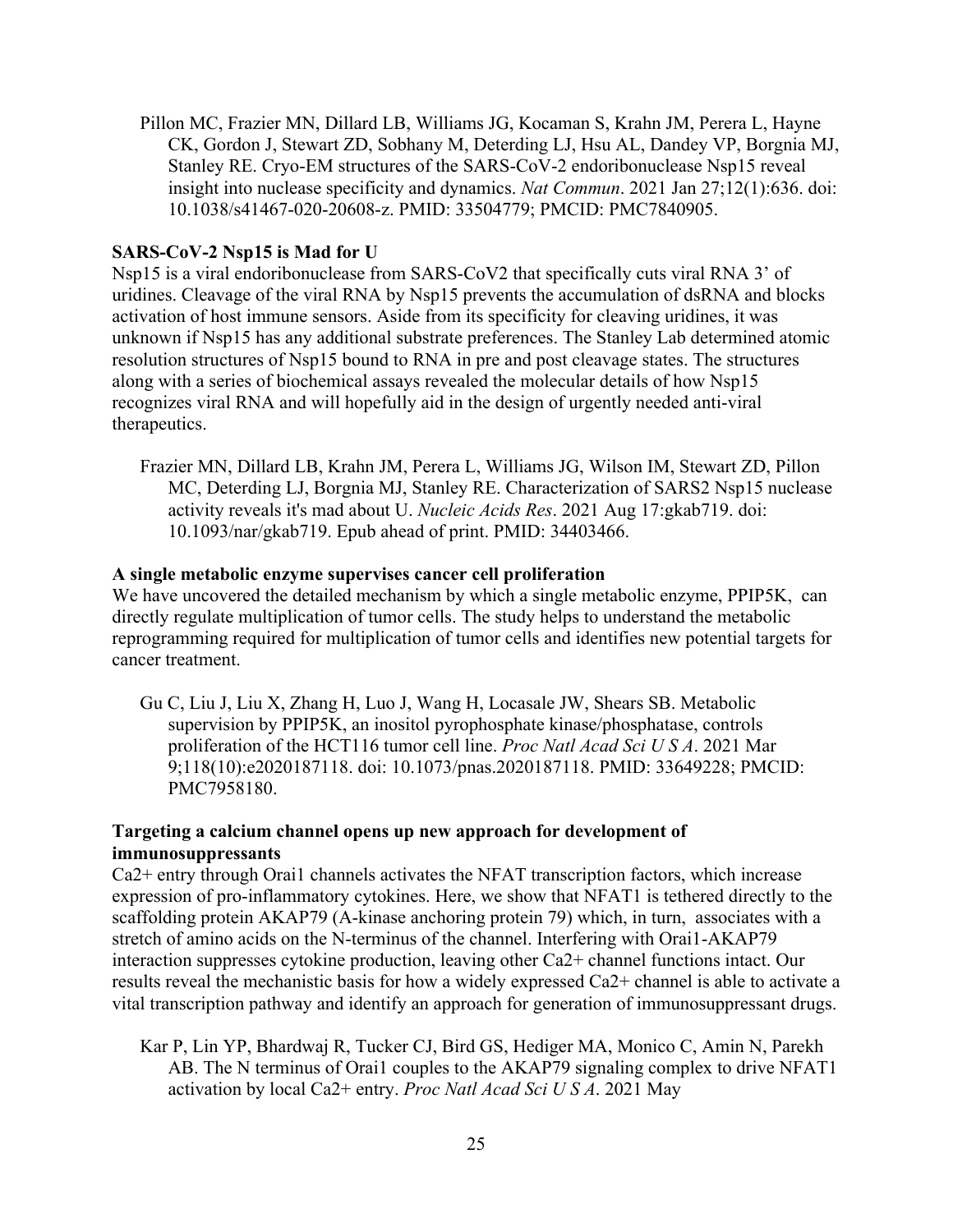11;118(19):e2012908118. doi: 10.1073/pnas.2012908118. PMID: 33941685; PMCID: PMC8126794.

epidermal cells played a major role in the control of skin tumorigenesis. **Skin cancer in mice is prevented by increased expression of an anti-inflammatory protein.**  Tristetraprolin or TTP is a naturally occurring anti-inflammatory protein that is abnormally regulated in many human cancers. Using a mouse model of chemically-induced skin cancer, we found that the absence of TTP greatly increased the cancer development, whereas overexpression of TTP largely prevented its development. These effects of TTP appeared to be mediated by both pro-inflammatory cytokine and oncogenic pathways, and appeared to reflect TTP's activity in one type of skin cells, the keratinocyte. We concluded that TTP expression in these and other

Assabban A, Dubois-Vedrenne I, Van Maele L, Salcedo R, Snyder BL, Zhou L, Azouz A, de Toeuf B, Lapouge G, La C, Melchior M, Nguyen M, Thomas S, Wu SF, Hu W, Kruys V, Blanpain C, Trinchieri G, Gueydan C, Blackshear PJ, Goriely S. Tristetraprolin expression by keratinocytes protects against skin carcinogenesis. *JCI Insight*. 2021 Mar 8;6(5):e140669. doi: 10.1172/jci.insight.140669. PMID: 33497366; PMCID: PMC8021119.

## **an anti-inflammatory protein. A mouse model of human autoimmune eye disease is prevented by increased expression of**

Non-infectious uveitis is a common cause of blindness in man, and is thought to be mediated by autoimmune and inflammatory reactions within the eye. Pro-inflammatory cytokines play major roles in these processes. We tested whether mice that overexpress tristetraprolin (TTP), an endogenous anti-inflammatory protein that regulates cyokine levels, were protected against a model of autoimmune uveitis. Mice expressing both mutant alleles, resulting in the highest levels of TTP, were completely protected against disease development, whereas mice expressing a single allele were partially protected. These observations show that elevated levels of TTP throughout the body can inhibit the pathogenic processes involved in this model of autoimmune uveitis, and suggest the possible use of TTP-based treatments in humans with related conditions.

Xu B, Tang J, Lyu C, Wandu WS, Stumpo DJ, Mattapallil MJ, Horai R, Gery I, Blackshear PJ, Caspi RR. Regulated Tristetraprolin Overexpression Dampens the Development and Pathogenesis of Experimental Autoimmune Uveitis. *Front Immunol*. 2021 Jan 25;11:583510. doi: 10.3389/fimmu.2020.583510. PMID: 33569048; PMCID: PMC7868398.

## **Increased expression of an anti-inflammatory protein prevents precancerous stomach changes in a mouse model.**

In the stomach, inflammation can lead to gastritis and, eventually, stomach cancer, but the mechanisms that mediate this transition are not known. Using a genetically modified mouse that overexpresses an endogenous anti-inflammatory protein, tristetraprolin or TTP, we examined whether TTP could protect the stomach from the gastritis and metaplasia that results from removal of the adrenal glands. TTP overexpressing mice were completely protected from this form of gastric inflammation and metaplasia, presumably through TTP's effects to dampen proinflammatory cytokine production from immune cells. Our results demonstrate that TTP exerts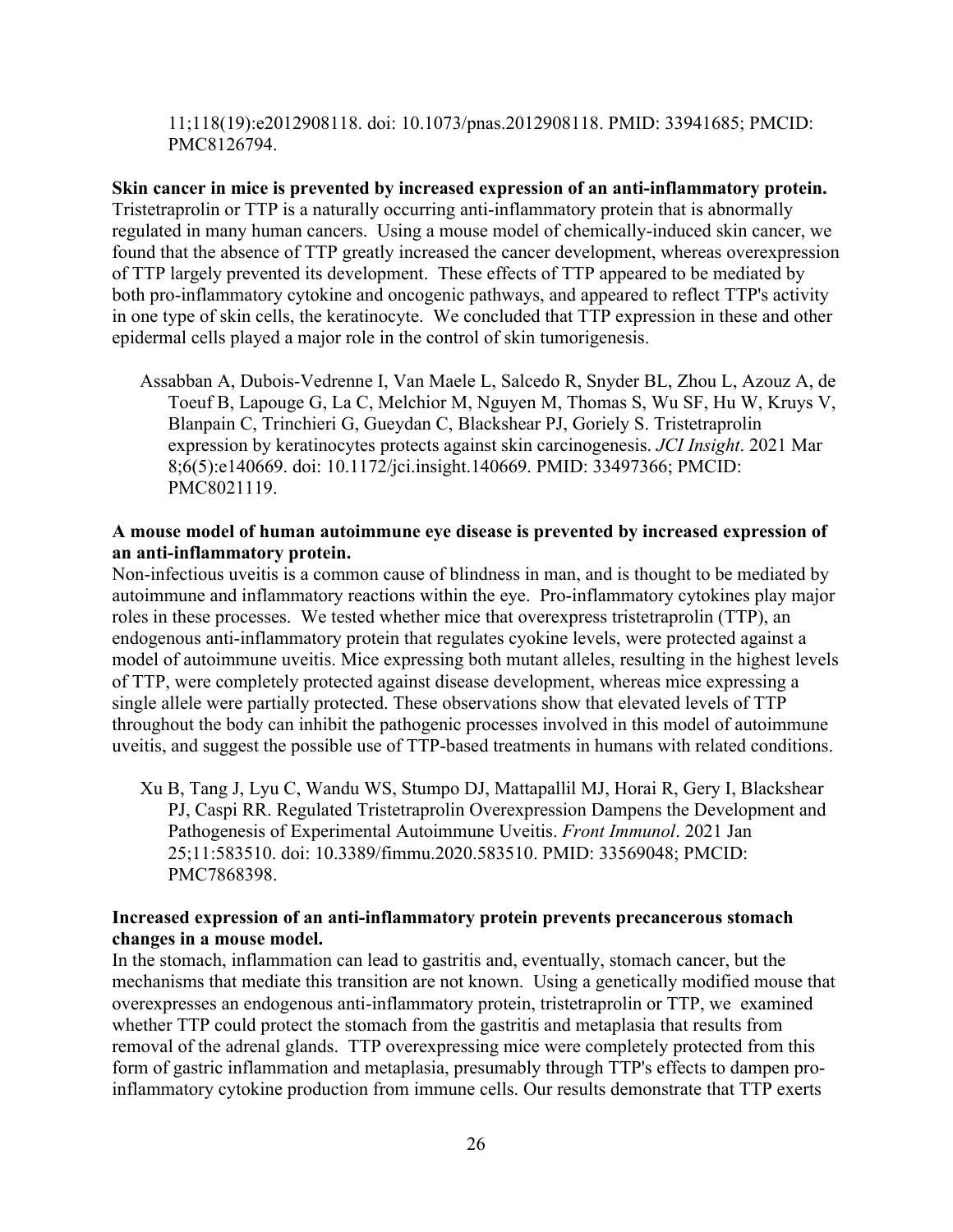broad anti-inflammatory effects in the stomach, and suggest that increasing TTP expression might be a therapeutic possibility in the treatment of chronic stomach inflammation leading to cancer.

Busada JT, Khadka S, Peterson KN, Druffner SR, Stumpo DJ, Zhou L, Oakley RH, Cidlowski JA, Blackshear PJ. Tristetraprolin prevents gastric metaplasia in mice by suppressing pathogenic inflammation. *Cell Mol Gastroenterol Hepatol*. 2021 Aug 3:S2352-345X(21)00161-2. doi: 10.1016/j.jcmgh.2021.07.015. Epub ahead of print. PMID: 34358715.

**Glucocorticoids and androgens protect the stomach from inflammatory disease**  Our Laboratory has discovered a novel role for both glucocorticoid and androgens in the prevention of gastric metaplasia, a precursor to stomach cancer, the anti-inflammatory actions of both of these natural steroids is mediated by suppression of group 2 innate lymphoid cell activation.

Busada JT, Peterson KN, Khadka S, Xu X, Oakley RH, Cook DN, Cidlowski JA. Glucocorticoids and Androgens Protect From Gastric Metaplasia by Suppressing Group 2 Innate Lymphoid Cell Activation. *Gastroenterology*. 2021 [Aug;161\(2\):637-652.e4.](https://Aug;161(2):637-652.e4) doi: 10.1053/j.gastro.2021.04.075. Epub 2021 May 7. PMID: 33971182; PMCID: PMC8328958.

#### **Stress hormone receptors prevent neurodegeneration of the mouse hippocampus**

Stress is often associated with numerous human pathologies including cognition impairments and psychiatric disorders. Glucocorticoids and mineralocorticoids are primary stress hormones that regulate brain function by activating the glucocorticoid (GR) and mineralocorticoid receptors (MR). Unexpectedly, we have discovered that mice lacking both these receptors in the brain, but not their single knockout counterparts, show profound neurodegeneration of the hippocampus. These findings demonstrate that combinatorial actions of GR and MR are essential for preserving hippocampal neurons and maintaining hippocampal health.

Oakley RH, Whirledge SD, Petrillo MG, Riddick NV, Xu X, Moy SS, Cidlowski JA. Combinatorial actions of glucocorticoid and mineralocorticoid stress hormone receptors are required for preventing neurodegeneration of the mouse hippocampus. *Neurobiol Stress*. 2021 Jul 21;15:100369. doi: 10.1016/j.ynstr.2021.100369. PMID: 34368410; PMCID: PMC8326231.

#### **An unusual modification of histone is crucial for early embryonic development**

Histone crotonylation is a newly identified histone modification that is derived from crotonyl-CoA, an intermediate metabolite during oxidation of fatty acids and amino acids. Despite the fact histone crotonylation is as widespread as histone acetylation, physiological functions associated with this unique histone modification remain almost completely unknown. In a recent study, we showed that histone crotonylation is crucial for early differentiation of endoderm, one of the three primary germ layers that gives rise to endodermal organs such as lung, liver, stomach, intestine, colon, pancreas, bladder and thyroid. We demonstrate that key metabolic enzymes that produce crotonyl-CoA are specifically induced in endodermal cells during differentiation of human